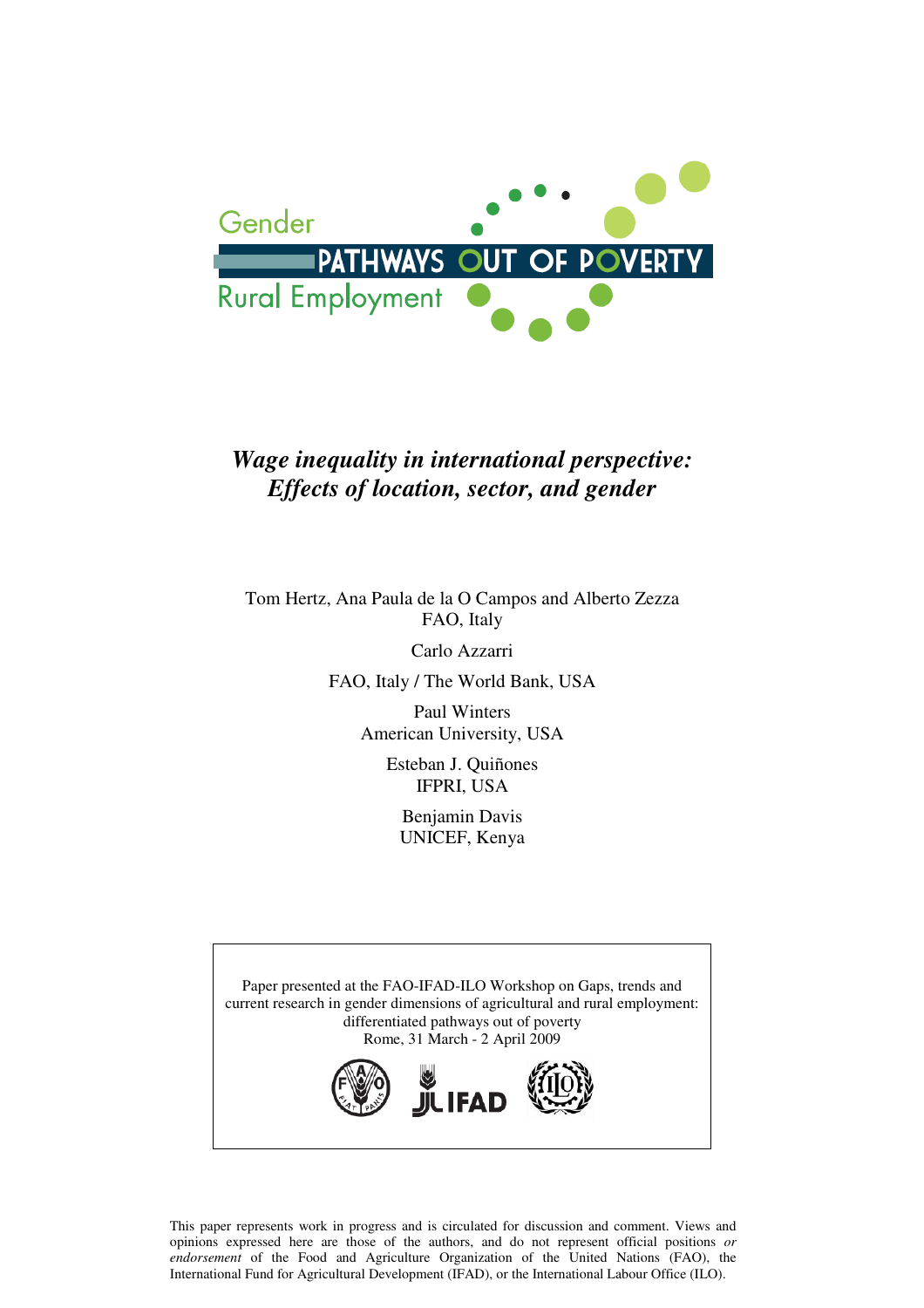

### **Abstract**

This paper uses the well-known Oaxaca-Blinder decomposition technique to understand the determinants of wage-gaps between men and women, between urban and rural workers, and between those employed in the rural agricultural versus the rural non-agricultural sectors, for the 14 developing and transition economies in the RIGA-L dataset. The unexplained male female wage gaps (i.e. the gaps that remain after controlling for a host of observable characteristics of the job and the worker) provide estimates of labor market discrimination against women that are consistent with prior estimates from other countries, and are generally similar in rural and urban areas. We argue that countries with large unexplained urban-rural gaps, such Tajikistan and Malawi, are those in which rural to urban migration is likely to persist even in face of high urban unemployment rates. Furthermore, we find that large unexplained wage gaps in favor of non-farm employment, versus paid labor in farming, exist in Tajikistan (53%), Ecuador (44%), Nepal (36%), Nicaragua (32%), and Nigeria (30%); these would then appear to be the countries for which a shift of existing workers, with their current attributes, from the farm to the non-farm sector would have the largest impact on rural incomes.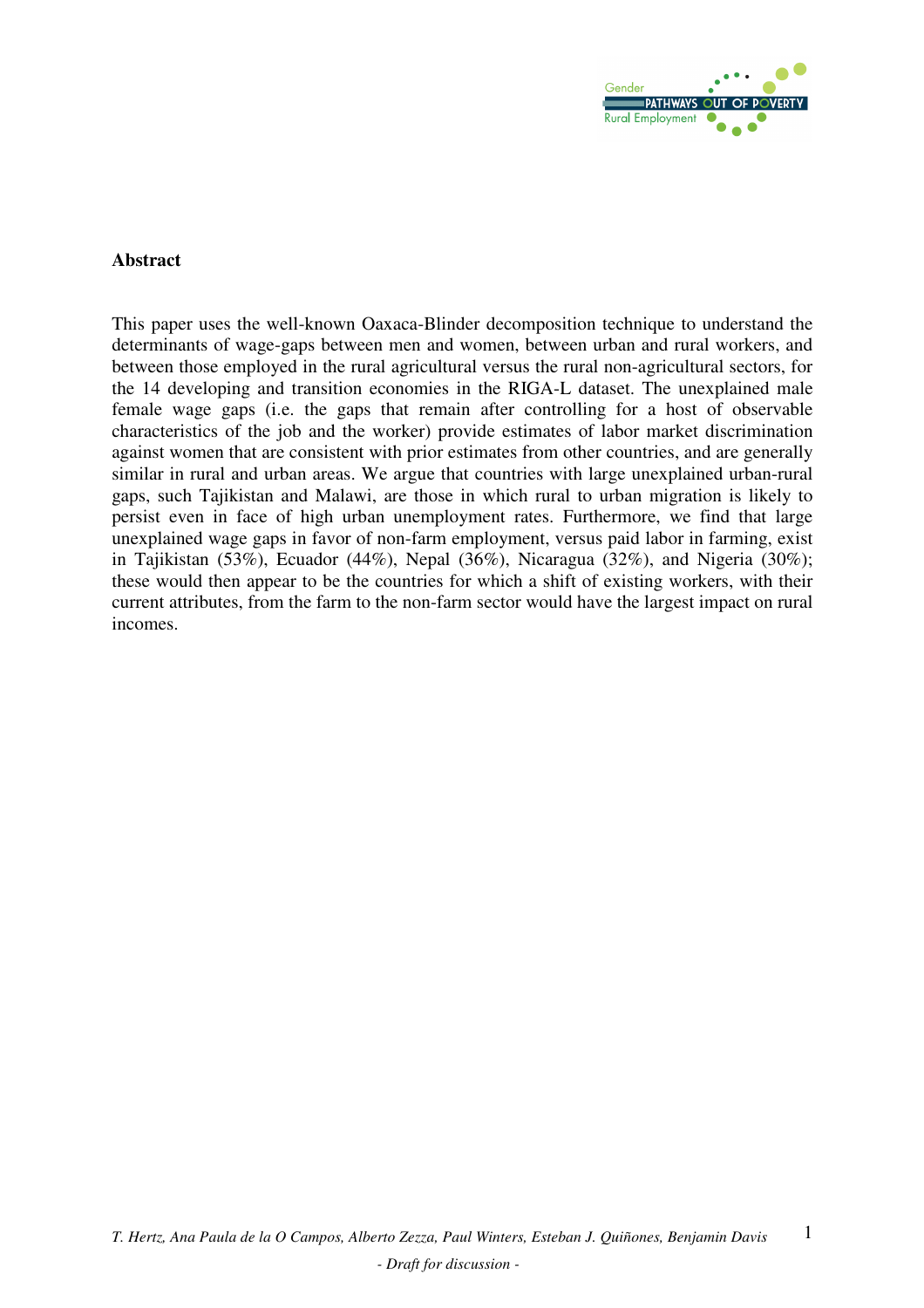

### **1. Introduction**

Among the most durable findings in comparative international labour economics are that urban jobs pay better than rural ones, that non-farm employment pays higher wages than does paid work in the agricultural sector, and that men earn more than women. This paper seeks to shed new light on the scope and determinants of these pay differentials, using data from a collection of 14 household surveys from developing and transition economies that have recently been standardized for comparative analysis, as part of the Rural Income Generating Activities project (RIGA) of the Food and Agriculture Organization (FAO).<sup>1</sup>

 Our aim is essentially diagnostic: we seek to identify which countries, and within the limits of generalization from a small number of countries, which regions, face the greatest policy challenges in three areas, the first of which is the issue of rural-to-urban migration. The relation between internal labour flows and the rural/urban wage gap has played a central role in development economics since at least the work of Arthur Lewis (1954). The canonical model of this relationship is that of Harris and Todaro (1970), in which the incentive to migrate is measured not simply by the wage differential, but rather by the expected earnings differential, taking account of the probability of unemployment in the urban areas. This model, which has received extensive empirical support (see, for example, the survey by Yap, 1977), has the following corollary: countries with large rural/urban wage differentials are likely to see large numbers of rural migrants remain unemployed for long periods in the cities. Their presence may in turn exacerbate problems of urban poverty and service delivery, encourage informal peri-urban settlement, and even fuel political unrest.

 The first generation of studies that followed the Harris-Todaro model were generally highly stylized in their discussion of *which* wage and unemployment differentials were relevant to the decision to migrate, often dividing workers into skilled and unskilled categories, but no further. Later work took more seriously the questions of worker heterogeneity, of the econometric estimation of counterfactual earnings opportunities, of the quality of rural workers' information about urban wages and employment prospects, of cyclical or return migration, and of the possibility that perceived income gaps might depend on the migrant's choice of reference group, and hence on relative versus absolute wage comparisons (Stark and Bloom, 1985; Stark, 1995; Ghatak, Levine, and Price, 1996).

 In this paper we take a middle-ground approach to the estimation of the relevant wage differential between urban and rural areas, ignoring some of the more complex issues just cited. We employ a straightforward technique that has long been a staple of the analysis of race and gender-based wage differentials, namely, the Oaxaca-Blinder decomposition (Oaxaca, 1973; Blinder, 1973). This adjusts the observed gap in mean wages between two groups for differences in the average attributes (or "assets") of each class of worker (often including factors such as occupation and industry). The remaining, unexplained, portion of the wage gap is then due to differences in the rates at which these assets are remunerated in (say) rural versus urban labour markets (differences in "prices"). This adjustment, we argue, approximates the effort made by the average rural worker to estimate the gain in wages that "people like me" could expect to receive if they found employment in the city. The decomposition technique is essentially no different than comparing like individuals in the two locations, based on observed wages and observed characteristics.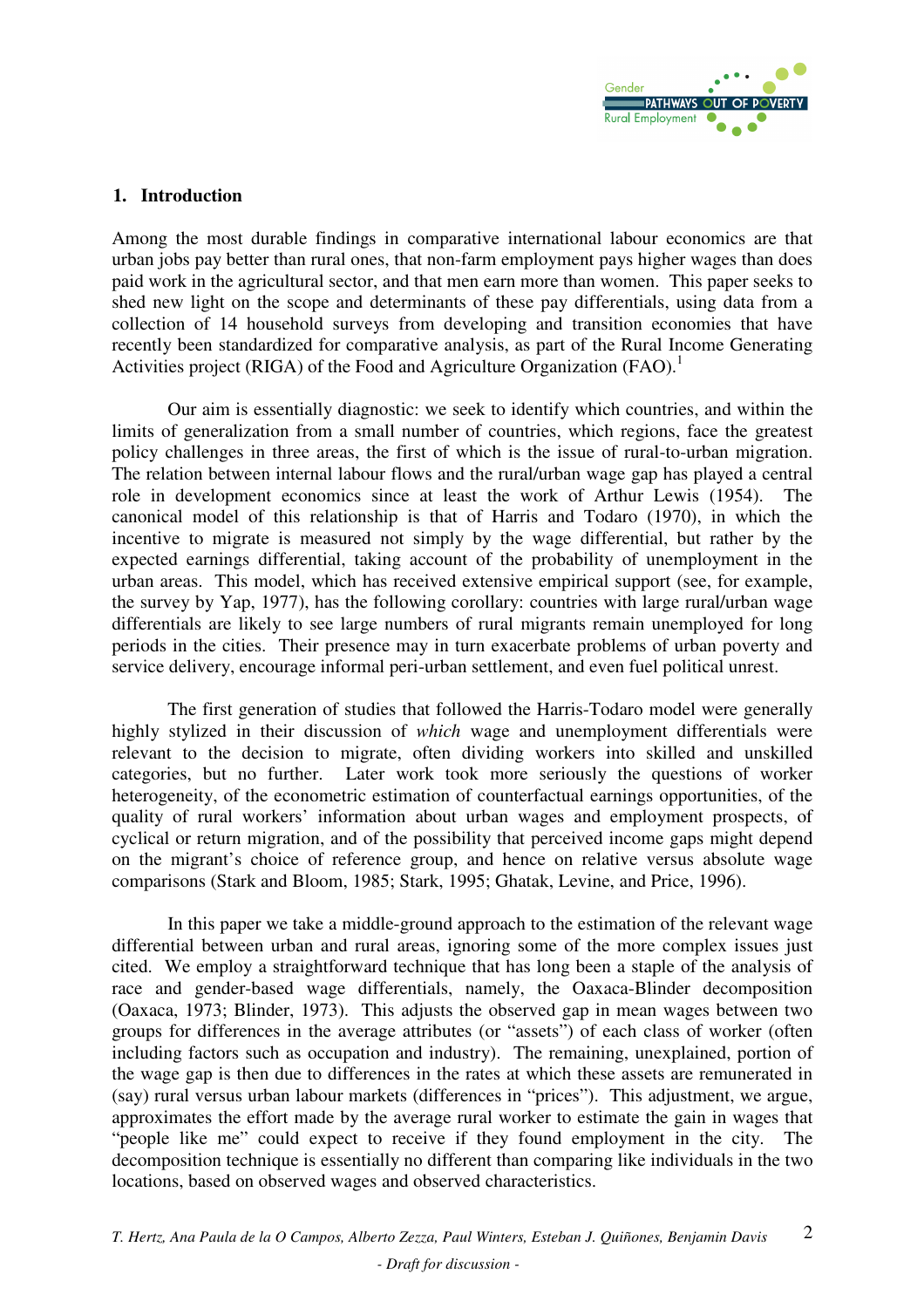

 As such, it may well be plagued by problems of sample selection bias, the solution of which preoccupies much of the empirical literature (Stark, 1995). The problem is that the comparison of wages for ostensibly similar individuals in the two areas may not yield a good measure of the counterfactual wage that would be earned by the marginal migrant, particularly if those with the highest levels of *unobserved* skills are the first to migrate, or the first to be employed. Yet we argue that such complex arguments are likely to be of secondorder (or lower) importance to the migrants themselves, who must work with the information they have, much of which will be anecdotal, i.e. derived from reports of wages earned by people to whom they consider themselves similar, based on observable factors.

 Our approach yields what might be called a standardized descriptive model of wage differences: the results are not offered as unbiased estimates of structural (causal) parameters, yet, because the technique of description and the set of conditioning variables are standardized across countries, comparisons of results may yield valuable insight into the proximate determinants of the relevant rural/urban wage gap in each country, at roughly the same level of sophistication as might be employed by the migrants themselves.<sup>2</sup>

 What we find are that urban-rural wage gaps appear larger in our sample of Latin American countries than in our South and East Asian countries. Results for Africa and Eastern Europe and Central Asia were quite heterogenous, as detailed below. If a large unexplained wage gap provides a large incentive to migrate to the urban areas, we would conclude that this incentive is strongest in Malawi and Tajikistan.

 Our second comparison, between wages in agricultural versus non-farm employment, serves a similar purpose.<sup>3</sup> While early models of development typically conflated the rural with the agricultural as a matter of convenience, $4$  this simplification has become less convenient as rural non-farm employment has grown in importance (FAO, 1998; Reardon, Berdegue, and Escobar, 2001; Davis*, et al.*, 2007). Moreover, the fact that non-farm jobs generally pay higher wages that do farm jobs suggests that rural economic development may hinge on the movement of wage labour from the farm sector to other rural economic activities, if not to the cities. Using the same data we will employ, Winters *et al.* (2008), show that while agricultural jobs generally do pay less, there is still a considerable overlap between the farm and non-farm wage distributions in most countries. They argue that the sector of employment is a less important determinant of access to high-productivity jobs than are factors such as education and the quality of local infrastructure. Still, it remains important to determine just how large the wage advantage is, or appears to be, for a worker who moves from a farm job to a non-farm job, *given* current levels of education and infrastructure, and this is what our method is well-suited to measure. Countries that display large unexplained pay differentials between agricultural and non-agricultural work (such as Ecuador, Nepal, Guatemala and Nigeria) are likely to be those in which the exodus of wage labour out of agriculture will be most rapid, and for which this shift in employment patterns represents a viable way of raising rural incomes, particularly if non-farm investment responds in some proportion to the size of the wage differential, i.e. seeks to exploit the fact that additional workers may be attracted to the non-farm sector at lower wages than are currently being paid. By contrast, we will demonstrate that for some countries (particularly Albania and Bulgaria) this pay differential is negative, meaning that no such incentives exist on either the supply or the demand side of the non-farm labour market.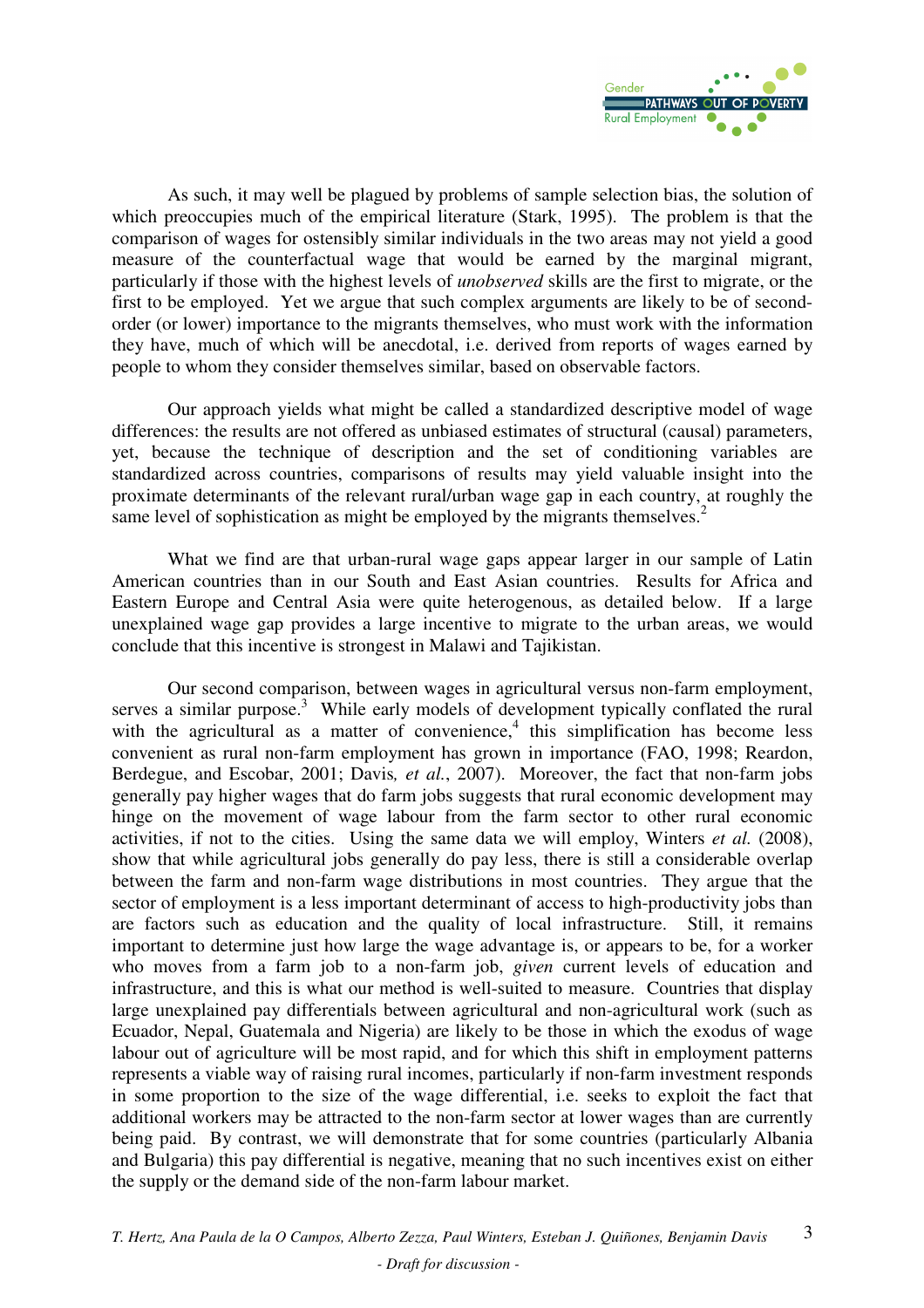

 Our third outcome, the male-female wage differential, is, of course, a fundamental measure of gender equality. Grimshaw and Rubery (2002) note that gender wage gaps have now been included among the structural criteria by which the European Commission will judge economic equity, but that to make this judgment requires that one take account of the different skills and levels of experience that men and women may bring to the labour market, which is exactly what the Oaxaca decomposition seeks to do. In this application, the unexplained wage gap, or the portion due to differences in "prices," is often identified with discrimination, although, as we will see, it is at best an imperfect measure of employer discrimination in the labour market. Here the policy implications have nothing to do with the incentive to move from one group to the other; instead comparing the results across various countries, using comparable specifications and comparably structured datasets, should allow us to draw some general conclusions about their relative degrees of gender bias, and about which policy interventions might be most effective in reducing gender disparities.

 In analyzing the male/female wage gap we first stratify the data for each country into its urban and rural areas, in order to test the proposition that gender pay gaps might be affected by institutional differences between the two. On average, we find no clear cut rural/urban difference in either the size of the wage gap, or the share of it that can be explained by differences in assets. In both the cities and the countryside, men earn about 25 percent more than women<sup>5</sup>, on average across our sample, and only two or three of these percentage points can be attributed to asset differences, by which we mean human capital or demographic differences (age, education, ethnicity, marital status, number of children); additional characteristics which describe both the job, and, indirectly, the skills of the jobholder (public or private sector, main or secondary job, full or part-time status, occupation, industry); and a set of controls for region and the quality of local infrastructure.

The RIGA data also allow us to add eight new countries<sup>6</sup> to the list of those for which gender wage gaps may be analyzed by this method, and to provide updated results for six more.<sup>7</sup> Combining our data with other published results generates a dataset of 121 countryyears for which the male-female wage gap can be studied in this way. For this group we demonstrate that the unexplained male wage advantage bears no relationship at all to the level of development (as measured by PPP income per capita in constant dollars). Further analysis of this question is the subject of work in progress.

 Together, these three analyses summarize the relative magnitudes of three important dimensions of interpersonal inequality in developing and transition economies, namely, those due to location, sector, and gender, and provide rough estimates of the degree to which these inequalities might be reduced through the manipulation of either asset endowments (e.g. educational interventions, or rural road building) or prices (e.g. antidiscrimination policies). Because our sample of countries for which rural/urban and farm/non-farm wage gaps can be studied is too small to support a cross country regression analysis, for these two outcomes we will limit ourselves to identifying those countries that fall at the high and low ends of the spectrum of unexplained inequality, the policy implications of which we have described.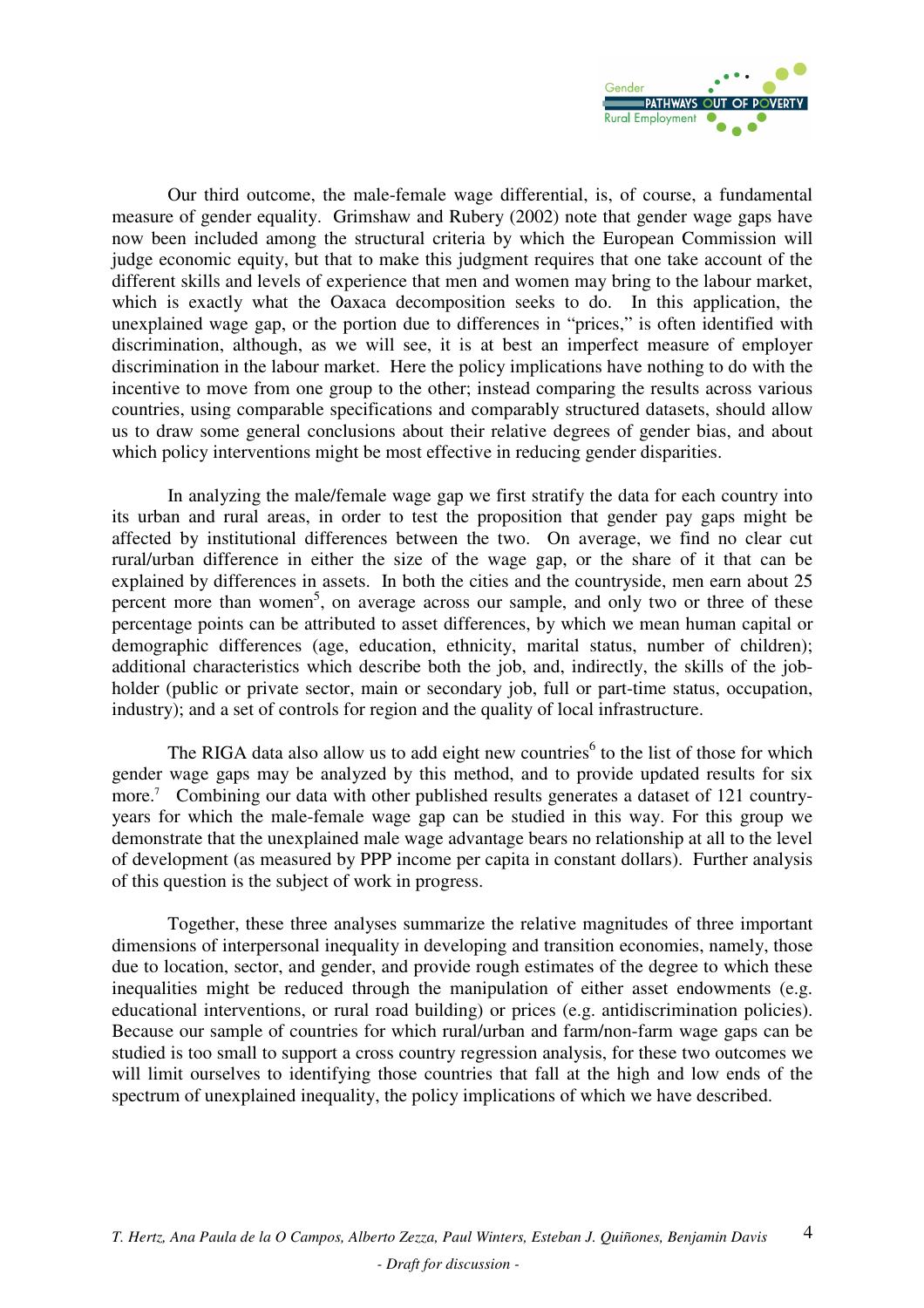

### **2. Data**

The RIGA dataset builds on surveys drawn primarily from the World Bank's collection of Living Standards Measurement Surveys.<sup>8</sup> Some 25 such surveys have been standardized to facilitate comparative cross-country analysis at the household level, and have been used such purposes as the study of the role of access to agricultural assets and institutions in determining farming outcomes (Zezza*, et al.*, 2008b) and the estimation of the impact on poverty of the recent spike in food prices (Zezza*, et al.*, 2008a). This paper draws on a subset of 14 of these datasets for which the individual-level labour market data have been rigorously cleaned and coded for comparability, as described by Quiñones*, et al.* (2008). All analyses are conducted at the level of the job, not the person, since most surveys allow people to report more than one job held in the last year. Our sample consists of all recorded jobs held by those between the ages of 15 and 65, and includes casual, part-time, and temporary or seasonal employment as well as regular full-time jobs. Note however that our data on farm employment do not reflect agricultural self-employment, despite its importance as a source of rural income. This is because the implicit wages associated with family farming are extremely difficult to estimate at the individual level without more detailed data on time use than is generally available.

 Wages are analyzed in terms of local currency units per day, rather than per hour, because hours of work were not always reliably available. In discussing our conclusions we check them against the findings that emerge for the subset of nine of our 14 countries for which hourly wages were calculable.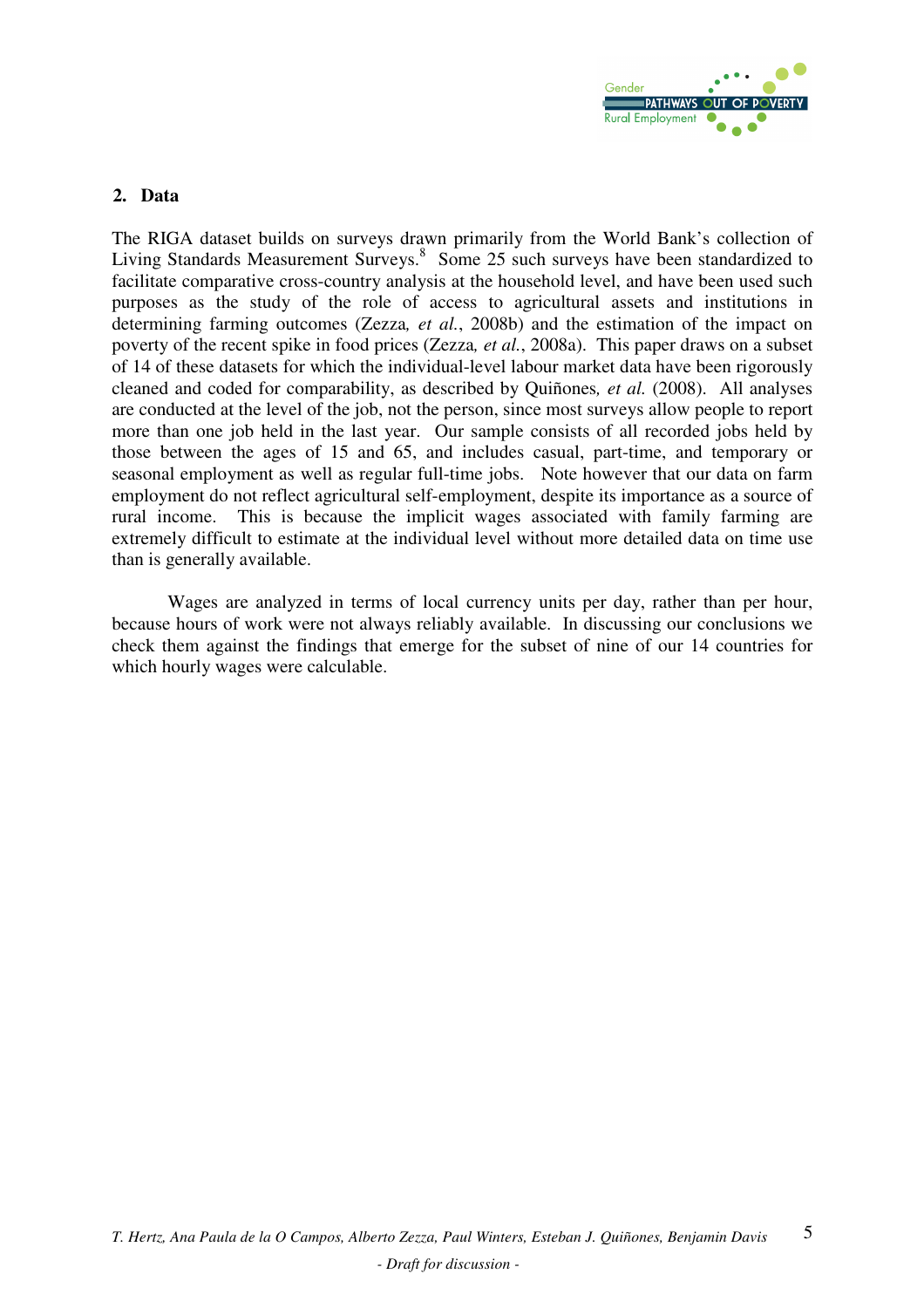

### **3. Methods**

The Oaxaca-Blinder decomposition technique was developed independently by these two economists in 1973, and has since been elaborated on by Cotton (1988) and Neumark (1988) among others. Its virtue lies in allowing for the possibility that discrimination might be reflected not just in a fixed differential between the wages of, for example, men versus women, but also by differences in the rewards associated with increases in men's versus women's human capital. The wisdom of this observation has recently been affirmed in an analysis of hiring (as opposed to wage) discrimination against African-Americans, which found that educational credentials are heavily discounted for blacks, and that this explains a portion of their lower interview call-back rate by employers who, in a randomized experiment, were sent fabricated resumes that differed only in the "whiteness" of the applicants' names (Mullainathan and Bertrand, 2004).

 To implement the decomposition one runs separate regression equations, by group, of log wages (*W*) against a chosen set of predictors (*X*). These yield parameter estimates  $\beta^1$  for group 1 and  $\beta^2$  for group 2. Note that these parameters include the intercepts for each equation, and thus subsume the group indicator variable that one would otherwise employ in a pooled analysis. The difference in mean log wages can then be written:

[1] 
$$
\overline{W}^{1} - \overline{W}^{2} = \sum_{j} \beta_{j}^{1} (\overline{X}_{j}^{1} - \overline{X}_{j}^{2}) + \sum_{j} \overline{X}_{j}^{2} (\beta_{j}^{1} - \beta_{j}^{2})
$$

where *j* ranges over the elements of *X*. The first term sums the portion of the wage differential that can be attributed to differences between the groups in their values of *X*, while the second term captures the contribution of differences in the economic rewards to these attributes.

 Both Neumark (1988) and Cotton (1988) note that the choice of the first group's parameter vector as the one by which differences due to attributes (first term) are evaluated is arbitrary. They argue that the relevant parameter vector is the hypothetical one that would obtain in a non-discriminatory environment, although they differ in how to estimate that. We follow Cotton in using the simple weighted average of the group-specific parameter vectors as our reference point. Our choice does not rest on an explicit model of labour market discrimination, but simply represents a plausible and transparent way to split the difference between the two choices of reference group. We thus decompose the wage differential as follows:

$$
[2] \qquad \qquad \overline{W}^1 - \overline{W}^2 = \sum_j \overline{\beta}_j \left( \overline{X}_j^1 - \overline{X}_j^2 \right) + \left\{ \sum_j \overline{X}_j^1 (\beta_j^1 - \overline{\beta}_j) - \sum_j \overline{X}_j^2 (\beta_j^2 - \overline{\beta}_j) \right\}
$$

where  $\overline{\beta}_j = \alpha \beta_j^1 + (1 - \alpha) \beta_j^2$ , and  $\alpha$  is just group 1's share in the sample.

 The first summation represents the explainable portion of the wage gap: it measures the effects of group differences in assets, evaluated using a price vector that is intermediate between the two group-specific sets of prices. The term in set brackets captures the portion of the wage gap that is due to deviations of each group's price vector from the average, evaluated at each group's mean asset values. In other words, it captures group differences in the rate of return to each asset, including group membership itself (the intercept).

*T. Hertz, Ana Paula de la O Campos, Alberto Zezza, Paul Winters, Esteban J. Quiñones, Benjamin Davis*  6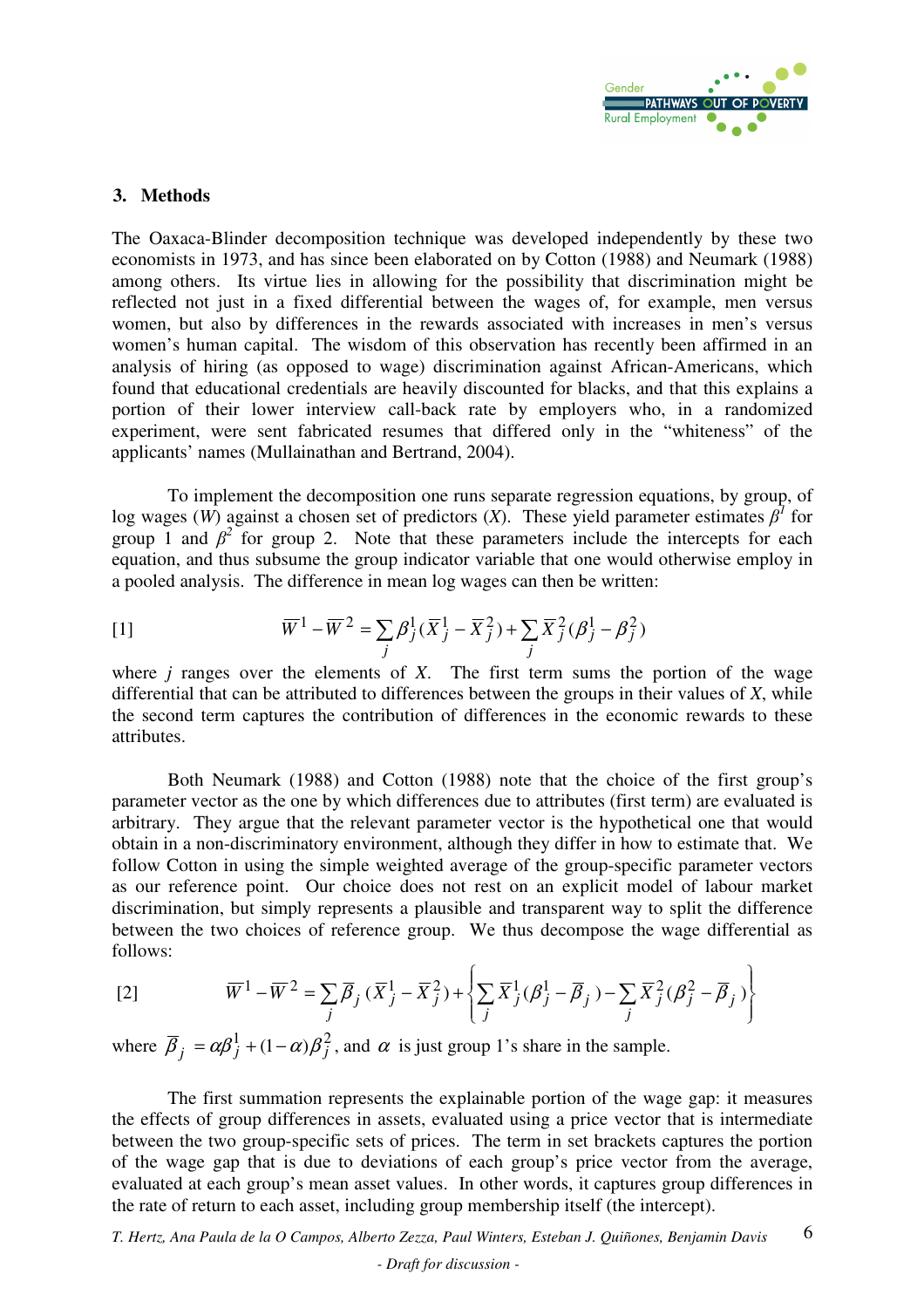

 The results of such an exercise depend critically on the choice of variables for *X.*  We first include a set of controls for human capital and demographics, namely, age, education, membership in the dominant ethnic or religious group, and marital status, as well as a proxy measure for the number of children each woman may have had to care for. $9$  This last variable is included in an attempt to address the problem of the mismeasurement of women's work experience, due to time spent outside the paid workforce raising children. It is set to zero for all men, on the assumption that men do not lose work experience in proportion to the number of children they have. In the regressions for the rural/urban and farm/non-farm gap, we also include a gender dummy variable.

 Next come a set of controls for public sector employment, main or secondary jobs, part-time status, occupation<sup>10</sup>, and industry (the latter being omitted in the agriculture equations). The number of occupational controls was generally on the order of five categories, while the number of industries was usually ten; these are consistent with many other analyses of the gender wage gap (Grimshaw and Rubery, 2002). Last, we include region dummies (their number being determined by each survey's definition of regional boundaries) and an infrastructure index which measures the distance from the household to schools, medical facilities, roads, communication services, and other related services. This serves as a measure of the difficulty of access to local labour markets, and to public services that help build and sustain human capital (see Winters *et al.* (2008) for details of its construction). $^{11}$ 

 In the male/female comparison, the term in set brackets in equation 2 is often identified with the extent of gender discrimination in the labour market, but it may either over or understate the extent of this problem, depending on which covariates are included in the *X* matrix. An overstatement of discrimination could arise if one cannot fully measure all dimensions of human capital, such as experience, job-specific skills, or any of a number of "soft skills" or personality traits that have been shown to be important in many occupations. As already noted, women's work experience is often poorly measured because most surveys do not undertake a full lifetime accounting of time in and out of the labour market.

 On the other hand, societal discrimination against women can easily be *understated*  by this method. In particular, the inclusion of occupational control variables will cause us to miss the possible effects of involuntary or custom-driven occupational segregation; thus, by including the occupational controls we err on the side of understating labour market discrimination against women. Yet to exclude occupational controls is also problematic, to the extent that group wages differ because of freely-determined choices of occupation. The same goes for such crucial variables as the level of schooling: to exclude it is obviously problematic, yet to include it is to ignore the effects of discrimination in the provision of education, or in the setting of girls' aspirations. While these are arguably not problems in the labour market *per se*, they are clearly of interest in assessing women's economic status.

 Finally, sample selection bias may prevent our estimates of the determinants of *observed* wages from coinciding with the true determinants of wages *offered* to men versus women, and this matters for understanding discrimination. Many race and gender analyses attempt to correct for selection bias using Heckman's (1979) approach. However, as many have noted, Heckman's model depends strongly on the assumptions of homoskedasticity and normality, and on the validity of omitting the participation-predicting variables (instruments)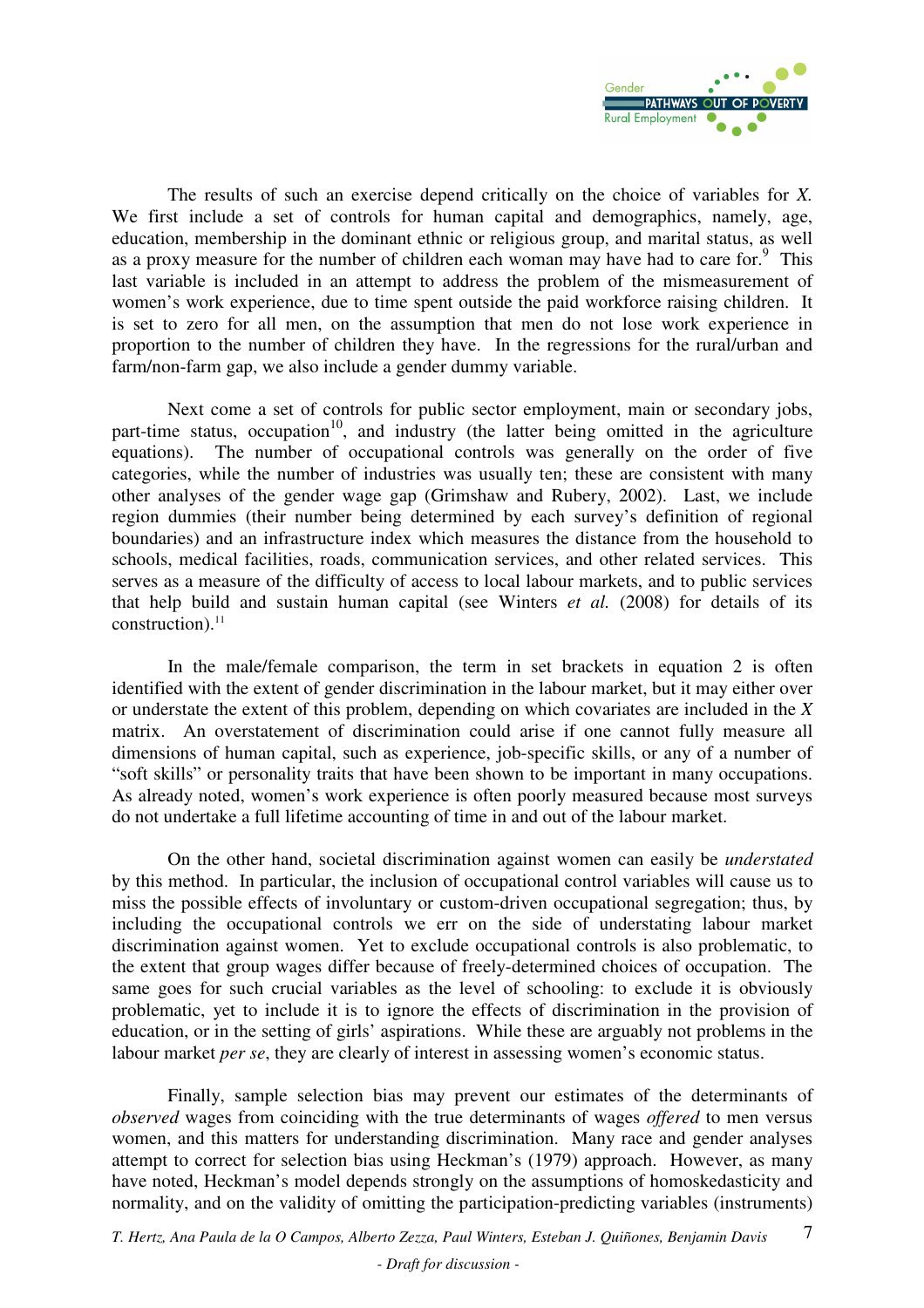

from the wage equation. Deaton (1997) argues that the canonical example, that of Gronau (1974), in which the number of children a woman has is used to predict her labour market participation, is a successful application of the technique, but that such successes may be the exception rather than the rule. Indeed, even in this case the validity of the model can be challenged: if work experience is poorly measured, and is reduced by time spent raising children, then the number of children belongs in the wage equation as a proxy for lost experience, in which case it cannot serve to identify the participation propensity. Moreover, when Heckman's model is used with *no* additional instruments, the identification of selection bias rests entirely on the choice of functional form, which is not an adequate foundation, and may easily lead to results that are more biased than the uncorrected ones.

 Given these problems, we do not attempt selection-corrections for our gender results, although we readily admit they should matter in principle in this case. Nor, given the problems of defining the optimal set of control variables, do we claim that the unexplained wage gap (due to prices, or coefficients) is a pure measure of wage discrimination *per se*. Still, we consider the unexplained gaps to be useful if imperfect summary measures of gender bias, more useful in cross-country comparison than in isolation. Similarly, the unexplained rural/urban and farm/non-farm wage gaps are offered as summary measures of the market imperfections that allow wages to differ across space and economic sector, and which thereby create incentives for labour mobility.

 The nature of the *explained* portion of each wage gap also has policy implications. In the realm of education, for example, they tell us how much of the observed wage differential can be attributed to differences in the levels of schooling held by members of each group: if these schooling gaps are large and consequential then the usual array of policies to encourage educational attainment for the disadvantaged group are called for. As we shall see, on average for our 14 countries, educational gaps explain virtually none of the difference between men's and women's mean log wages, implying that the "more schooling" prescription is not likely to be effective in reducing gender pay disparities. Differences in the level of education play a somewhat larger role in explaining the rural/urban and farm/nonfarm wage gaps, but not as much as one might expect.

 By contrast, if the rewards to education differ across groups, the interpretation is somewhat more tricky: on the one hand, differential rewards may reflect discriminatory behaviour on the part of employers (as when women's educational qualifications are not rewarded at the same rate as men's); or they may reflect technology-driven differences in the relation between education and productivity (as in farm versus non-farm labour); or they may reflect unmeasured differences in the quality or type of education (as in urban versus rural quality differences, or differences in the prevalence of vocational versus general education between groups). This latter example serves to remind us, again, that observed urban wages may not in fact be the proper counterfactual wage that a migrant could expect to receive. Still, we argue that a migrant with a high school education, when looking at the wages of urban high school graduates in making her migration decision, would probably not mentally adjust these for differences in the quality of education between rural and urban schools.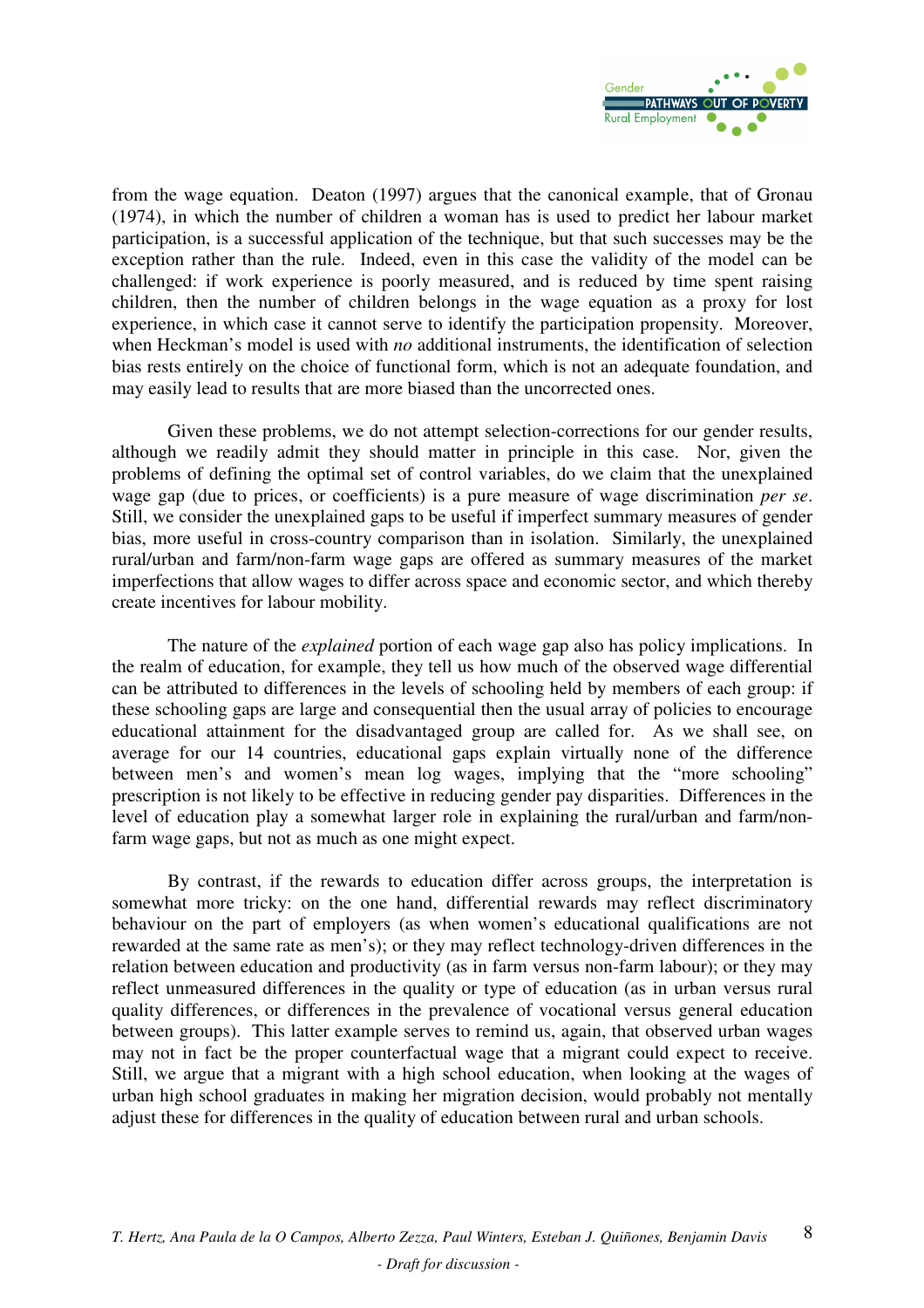

### **4. Results**

Table 1 displays the differences in mean log daily wages between urban workers, rural workers in the non-farm sector, and rural farm workers. We see that urban workers earn an average of 21 percent (or 21 log points) more than rural non-farm workers across the 14 country sample. The largest gap is found in Malawi (at 58 log points) and in one country, Nigeria, the urban premium is negative, but insignificantly so. Differences between farm and non-farm wages averaged 35 percent, but were not always in the expected direction. In Albania, Bulgaria and Vietnam, farm labourers earned significantly more per day (with pvalues less than two percent in all three cases). Note however that when *hourly* wages were analyzed (results not shown in table), the difference in Vietnam became negligible, at 0.01, while the difference in Albania remained large and negative. (Hourly wages could not be computed for Bulgaria.) Despite these exceptions, on average, both hourly and daily wages favour the non-farm workers by significant margin. Taken together, the average gap between urban workers and rural farm workers is on the order of 56 percent (log points). It was highest, on average in Latin America (62 to 87 log points) and Sub-Saharan Africa (59 to 111 log points); results for Eastern Europe and Central Asia were quite heterogeneous across countries (-58 to 121 log points). With very few exceptions, these wage gaps are quite similar in size to those computed using hourly wages, for the subset of nine countries for which the comparison is feasible (see Appendix, Table A2). All of the conclusions that follow are qualitatively and quantitatively similar in the hourly wage data, unless otherwise noted.

 The urban/rural Oaxaca decomposition results (now counting farm and non-farm jobs together) are reported in Table 2. The raw wage gap averaged 41 percent in favour of the urban areas; results for the four Latin American countries were similar, and on the higher end of the spectrum (42 to 57 log points), while for Asia the gap was between 28 and 40 percent. The other two regions were quite heterogeneous, with large numbers for Malawi (102) and Tajikistan (96), and low numbers for Nigeria (16), Bulgaria (10), and Albania (-5).

 On average across the 14 countries, 24 of the 41 percentage points that separate urban and rural average wages could be attributed to differences in the assets or attributes listed above (see column labelled "Total Due to Assets.") Not surprisingly, urban/rural education differences loomed as the largest single explanatory factor (accounting for 9 percentage points), with differences in occupation (6 points) and industry (5) following close behind. Taken together these three factors thus explain 20 of the 24 percentage points we were able to attribute to asset differences for the sample as a whole.

 The next panel shows that, on average, 17 percentage points of the wage gap were attributed to urban/rural differences in "prices," or the estimated regression coefficients from the wage equations (see column labelled "Total Due to Prices.") This "unexplained" gap was highest in Tajikistan (46 points) and Malawi (49 points). As argued above, this implies that the incentives for rural-to-urban migration should be quite strong in these two countries, and that migrants would tolerate considerable levels of urban unemployment. A crucial caveat, however, is that our wage rates are not adjusted for local differences in the cost of living; but neither are they adjusted for hedonic differences in the quality of life in urban versus rural areas.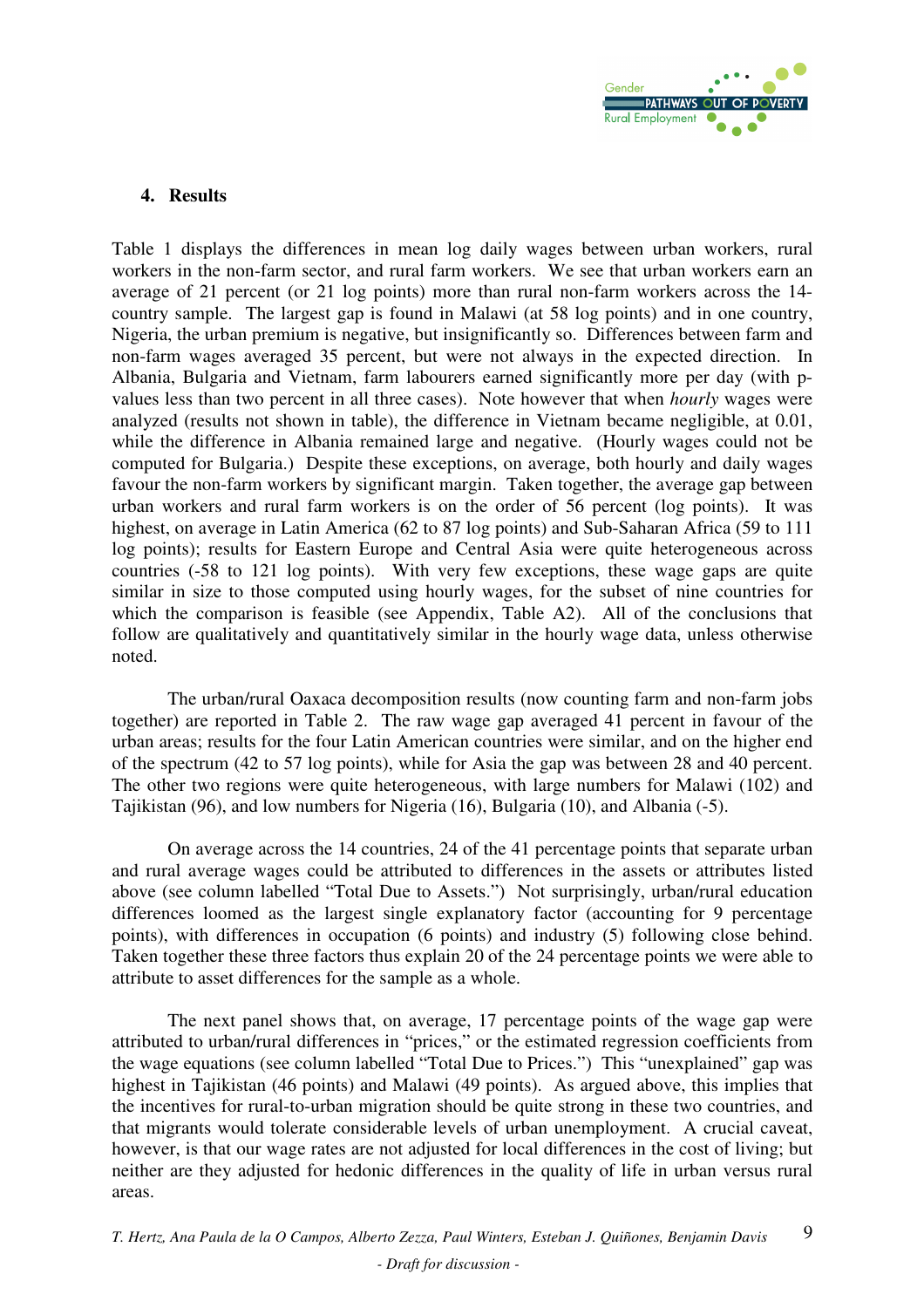

 Four countries stand out as having exceptionally low unexplained urban/rural wage gaps: these are Guatemala (2 percent), Albania (4 percent), Nepal (4 percent), and Nicaragua (7 percent). Note that in three of these cases (all but Albania) the raw (unadjusted) urban/rural wage gap is not especially low, ranging between 28 and 51 points. Instead, the small unexplained gap arises because we are able to explain away most of the observed wage gap. The final column echoes this fact: it reports the percentage share of the wage gap that remains unexplained, which is low for these three countries (between 4 and 17 percent of the total) compared to the sample as a whole (40 percent share unexplained)<sup>12</sup>. In other words, asset differences are the primary reason for the urban/rural wage gap in these three countries. If migrants perceive this fact correctly, then they should not expect large wage increases were they to obtain an urban job, and hence may be less likely to end up unemployed in the urban areas. In Albania, both the raw and the unexplained wage gaps are low, or negative, which likewise suggests that rural dwellers have little if any incentive to migrate.

 Differences in the returns to education, evaluated at each group's mean level of schooling, do not systematically favour one group over the other, although they do make a large negative contribution to the wage gap (i.e. they favour rural workers) in Albania and Bulgaria, and a large positive contribution in Tajikistan (see column titled "Educ" under the heading "Due to Price Differences ("Unexplained")). By contrast, differences in the returns to age favour urban workers in all but two cases, and, on average, generate a 28 percent wage advantage for city-dwellers, with especially high results for Sub-Saharan Africa.<sup>13</sup> Figure 1 illustrates the case of Vietnam, which is representative of the sample average. To interpret this graph, recall that these predicted (log) wages are based *solely* on the effects of age – they do not represent the gap in pay between the average urban or rural worker, but only the way that gap evolves with age, all else being equal. We see that urban workers experience faster wage growth, such that by about age 30 they are 28 percent ahead of rural workers, by virtue of greater returns to age alone. This may occur for various reasons: pay for urban jobs may be more often governed by conventions that reward job tenure and experience; opportunities to advance from lower to higher paying occupations (within our fairly broad occupational categories) may be greater in the cities than in the countryside; and experience may actually have a more direct effect on productivity in the urban than in the rural sector. But it is also a finding that emerges in relation to the other group differences we study, and, indeed, in many other contexts: higher paid groups generally display steeper age-wage profiles.

 Table 3 presents the result for the comparison of paid employment in the farm and non-farm sectors. The raw wage gap was 35 percent on average, and was again significantly influenced by differences in education, and occupation, as well as public sector employment. The latter makes sense, given that the public sector jobs often pay more in developing countries and are rarely agricultural (the formerly communist countries being the exception to this rule). Infrastructure effects were generally positive, particularly in Panama, Indonesia, and Sub-Saharan Africa, meaning that those in non-farm employment benefited from their proximity to markets and services; this supports the conclusions of Winters *et al.* (2008) who note the positive role of infrastructure development in stimulating higher paid employment.

 Taken together, asset differences explain roughly half of the observed wage gap, leaving the other half unexplained. Within this unexplained category, age-profile-effects again loom very large: non-farm workers benefit from steeper age-wage profiles in 12 of the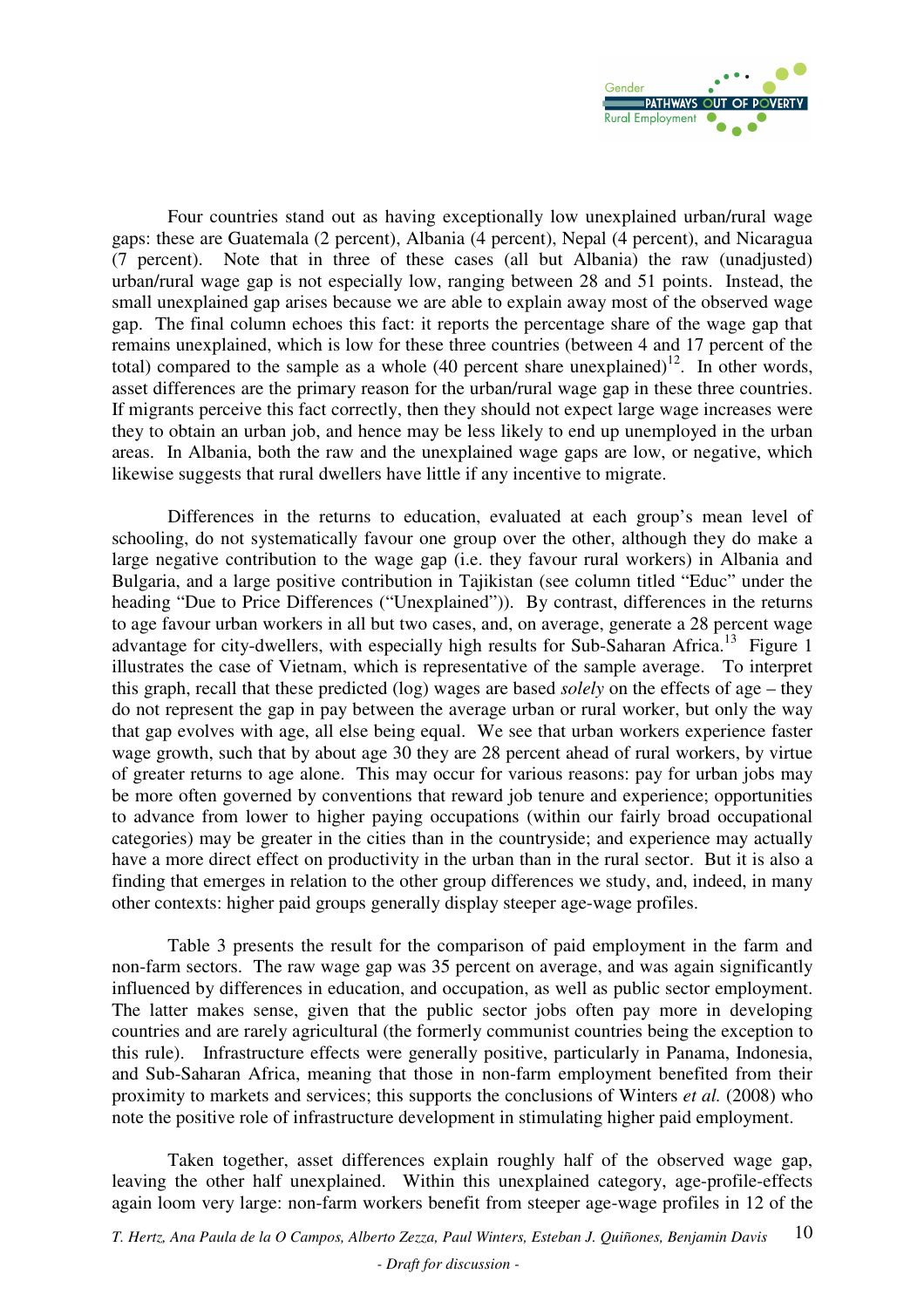

14 countries. Surprisingly, there is no systematic effect of differences in the returns to education, despite the fact that returns to education in agriculture are often presumed to be low. This finding, however, requires careful interpretation: first, these regressions do not estimate the full benefits, private or social, of education; and second, in the majority of countries of the world, the returns to schooling are greatest at the lowest levels of schooling (Psacharopoulos, 2006). Thus they may be higher for poorly educated farm workers than for better educated non-farm workers, even if the relation between education and productivity at any *given* level of schooling is stronger in the non-farm sector.

 Countries that displayed an unexplained rural non-agricultural wage premium of more than 30 percent included Tajikistan (53), Ecuador (44), Nepal (36), Nicaragua (32), Nigeria (30); these would then appear to be the countries for which a shift of existing workers, with their current attributes, from the farm to the non-farm sector would have the largest impact. As before, the formerly communist countries of Albania and Bulgaria are the exceptions in the other direction: rural wages are higher in the paid farm sector, both in raw and adjusted terms.

 Tables 4 and 5 report the results of the decompositions by gender for rural and for urban areas. The average gender gap in daily wages across the 14 countries was on the order of 25 percent in favour of men, in both the cities and the countryside. In just one case, rural Panama, were observed wages higher for women than men (by 11 percent) while in countries such as Indonesia, Ecuador, Ghana, Albania and Tajikistan the male-female gap was as large as 38 to 60 log points. There was no clear regional pattern to the size of the raw wage difference, yet there is a clear regional difference in the breakdown between its explained and unexplained components. In most countries outside of Latin America, at least some portion of the male wage advantage can be explained by their education, age, industry, and so forth. In Latin America, by contrast, women's attributes are superior to men's in all comparisons except rural Ecuador: if these attributes were rewarded equally, women would earn more than men, but in fact they earn less, a situation which may be termed "hyper discrimination" and which is reflected by an unexplained share that exceeds 100 percent.

 Driven in part by these extreme figures for Latin America, the average unexplained share of the wage gap was also very high, at roughly 90 percent, for both rural and urban areas, meaning that our cross-country average estimate of gender bias is about 22 percent. And while assets have virtually no explanatory power, on average, differences in the returns to age again appear significant, at least in the rural areas: they favour men in 10 of the 14 countries, whereas in urban areas they favour men by a smaller margin and in fewer countries. Part of the reason for the gender difference in age profiles may be that women who raise children typically accumulate fewer years of labour market experience per year of age, unless policies (or spouses) are in place that permit women with young children to maintain their employment status. Although we do control for the estimated number of children, this control is imperfect, and unmeasured differences in work experience doubtless remain. Figure 2 illustrates the age effect for rural Nepal, where the gap between male and female wages due to their differing age profiles was near the rural sample average, at 18 percent. Note that women's wages peak at age 38, while men's rise until age 56, holding all other factors equal.

*T. Hertz, Ana Paula de la O Campos, Alberto Zezza, Paul Winters, Esteban J. Quiñones, Benjamin Davis - Draft for discussion -*  11 Figure 3 illustrates the relation, or lack thereof, between the unexplained wage gap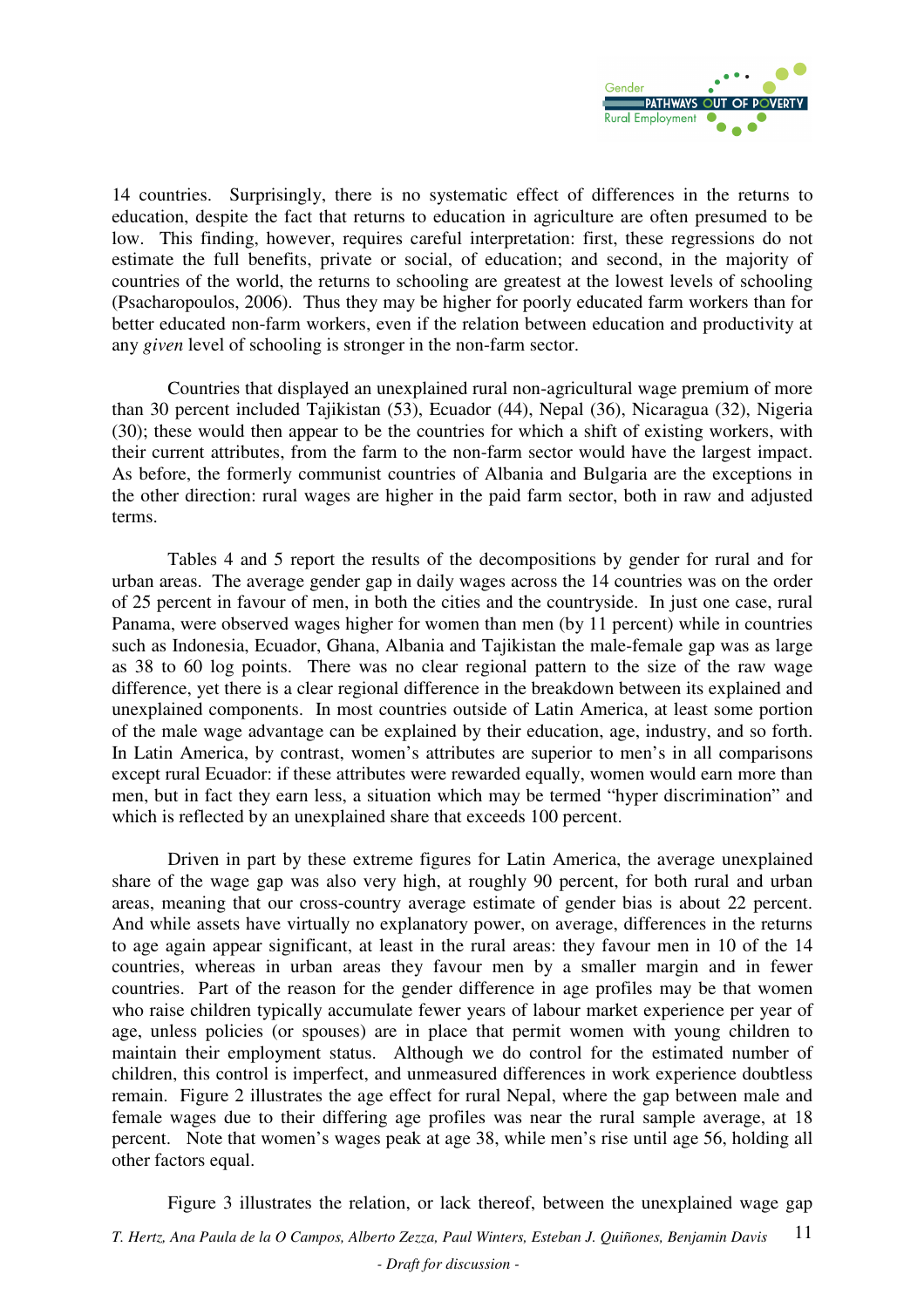

and the level of development, as measured by purchasing power parity estimates of per capita real income, in 67 different countries observed between 1980 and 2005, for a total of 121 observations.<sup>14</sup> For comparability with other published results we chose to use only the urban RIGA data, and, where possible, to base the estimates on hourly wages rather than day wages. The scatter plot reveals a wide range of estimates of gender bias (with just two cases of "reverse discrimination") but no relation whatsoever to the level of income: the average unexplained male premium is around 25 percent at all levels of development, consistent with the results from our 14 countries.

 This finding also holds true when one includes controls for the year of the survey, whether as dummies for each year or as a linear time trend. In the latter case, however, the time trend is significant (p=0.05, based on robust standard errors, clustered on country), implying that gender wage bias is falling at a rate of about 4 percentage points per decade, as illustrated in Figure 4. However, it is important to note that all of the most recent estimates come from our own analysis, and that without these additional RIGA estimates no time trend is evident. While we have used standard techniques, there are various different ways to define the Oaxaca decomposition, and not all prior published estimates make exactly the same choices we did. Further work is required to determine whether this time trend is spurious of real. Either way, however, the implication would seem to be that gender bias in wage-setting does not fall automatically as countries grow; but it may respond to secular changes in social relations.

### **5. Conclusions**

Raising rural incomes requires investment – by the state (in schools, health facilities and transport and communications infrastructure), by workers (in their health and education) and, of course, by employers. The required investments are widely understood to respond in part to differences in labour costs. While more detailed country-, region-, and industry-specific studies are needed to analyze the barriers to investment in each case, and to identify viable investment opportunities, the results presented here provide some initial guidance. We argue that the "unexplained" pay gaps that emerge from the standard Oaxaca-Blinder decomposition technique are more informative than are simple comparisons of urban versus rural wages, or farm versus non-farm wages. From the labour supply point of view, they provide estimates of what the average worker might perceive her earnings possibilities to be, and hence measure the incentives to seek work in other areas or economic sectors. They may thus explain why rural-to-urban migration persists in some countries despite high levels of urban unemployment. From the labour demand side, they tell us how much lower wages might be for similar workers in rural versus urban areas, or the extent to which employers might be able to draw lower-wage labour away from farming were they to invest in non-farm activities outside of the cities.

 Our results also shed light on the relative importance of location, sector and gender in generating wage inequality. While the average unadjusted wage differentials across the rural/urban divide and between farm and non-farm employment are larger than between men and women (35 to 40 percent, versus 25 percent), they are also more readily explained by differences in human capital, and job characteristics. As a result, the average *unexplained* wage gaps are actually somewhat larger for gender (22 to 23 percent) than for the urban/rural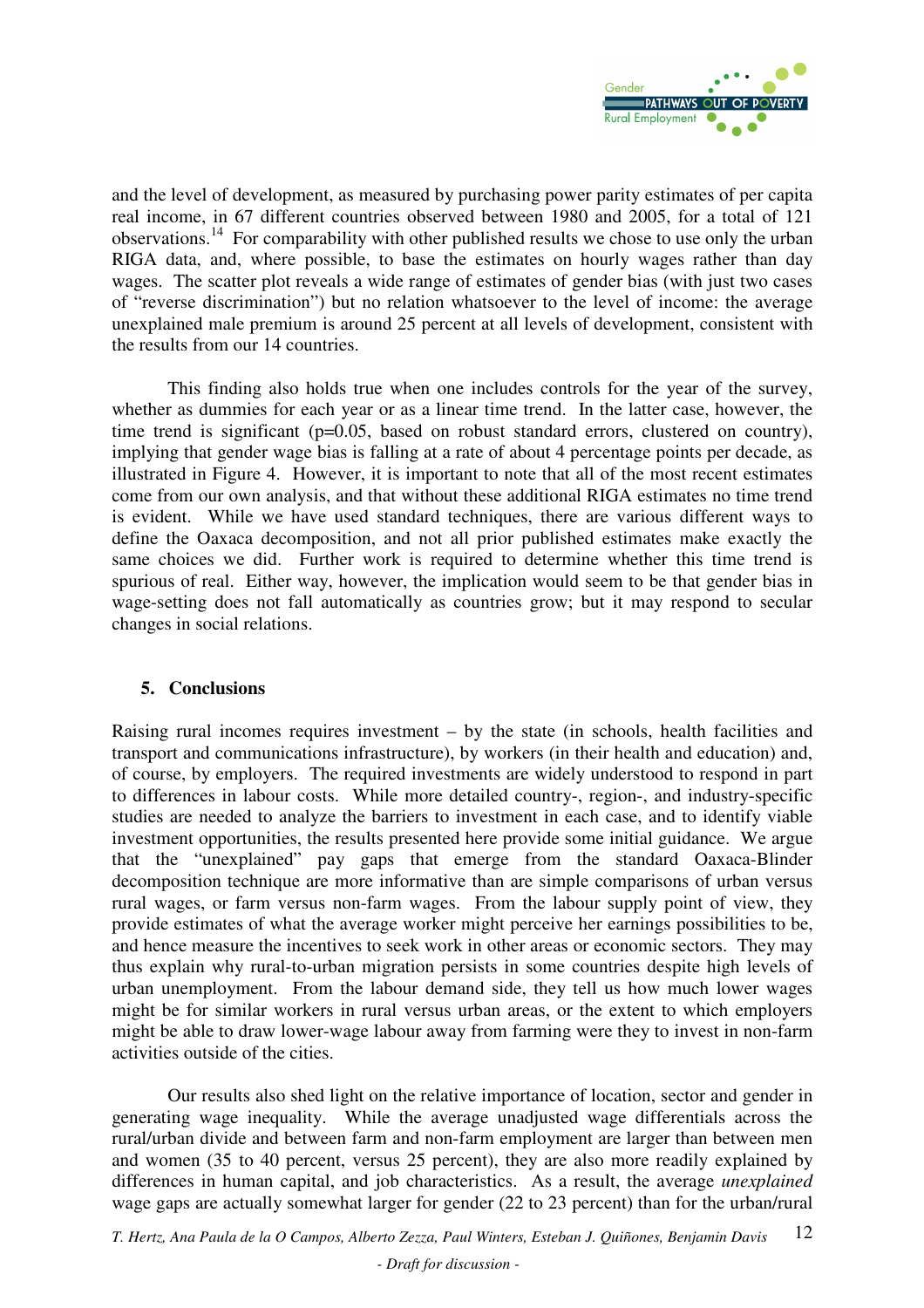

or farm/non-farm dimensions (16 to 17 percent). While these estimates are far from perfect measures of employer discrimination, they are clearly related to the broader issue of gender bias in society, which is shown to be as important for wages as is the difference between farming and non-farm activity, or between the cities and the towns. Moreover, while the geographic and sectoral wage gaps should respond to changes in the level of human capital, and in the location of non-farm employment opportunities, in other words, to economic development, there seems to be no evidence that the gender wage premium responds to economic growth *per se*. Raising the incomes of rural women requires dealing not just with the lack of rural non-farm employment, but with gender bias itself.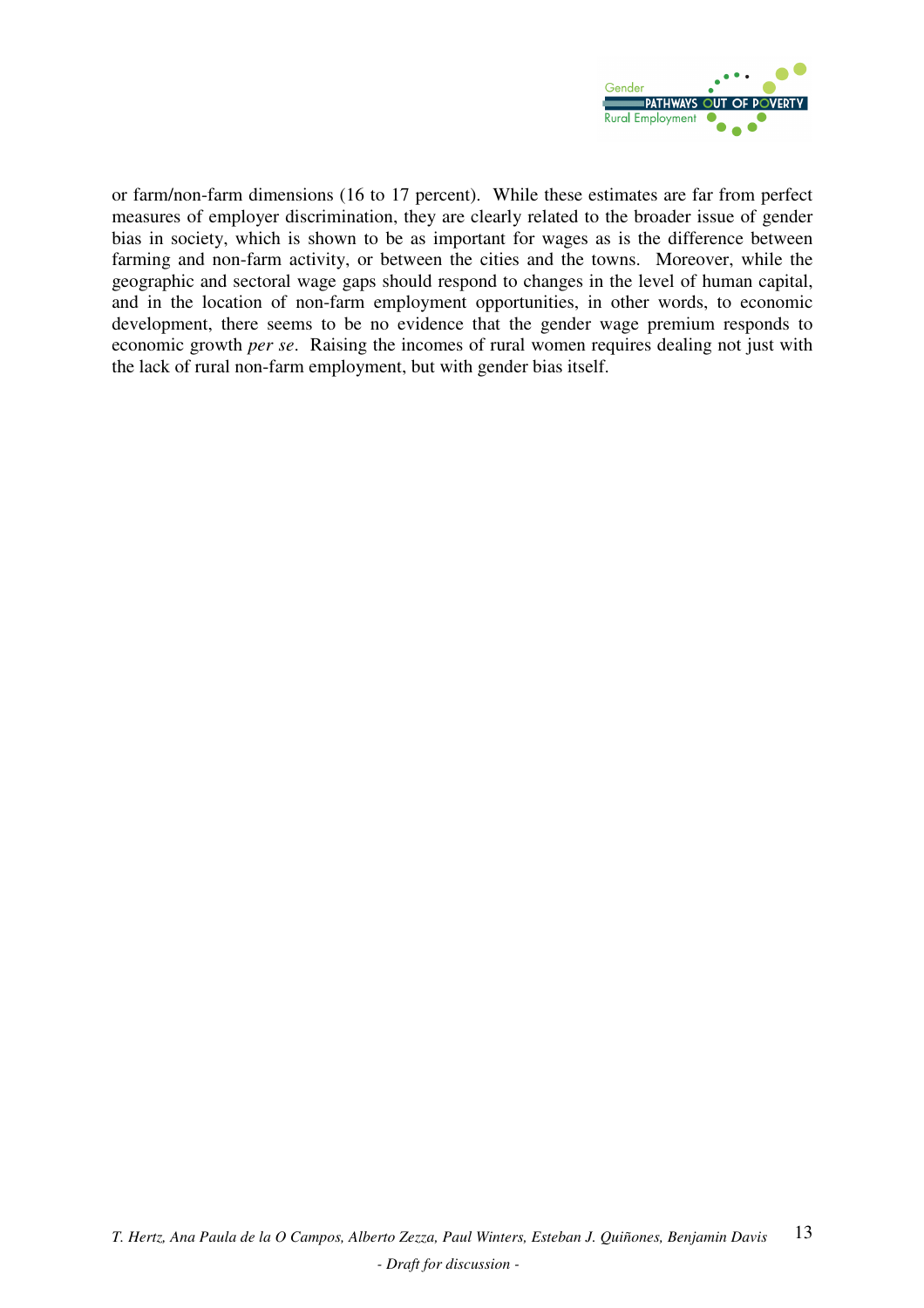

#### **Notes**

<sup>1</sup> The 14 countries and their survey years are: Bangladesh (2000), Indonesia (2000), Nepal (2003), Vietnam (1998); Ecuador (1995), Guatemala (2000), Panama (2003), Nicaragua (2001); Ghana (1998), Malawi (2004), Nigeria (2004); Albania (2005), Bulgaria (2001), and Tajikistan (2003). The surveys and their sample sizes are listed in Appendix Table A1.

<sup>2</sup> Although the Oaxaca-Blinder decomposition is predominantly employed in the study of race and gender discrimination, we are not the first to apply it to the study of the urban-rural divide. For example, Sicular, *et al*. (2007) use the method to show that rural location *per se* is the most important source of rural-urban income gaps in China, followed by education, while factors such as family size, landholdings, and Communist party membership are relatively unimportant. Unexplained rural-urban wage gaps are also documented for Brazil (Loureiro and Carneiro, 2001), while Gabe, Colby, and Bell (2007, p. 1) use the Oaxaca method to demonstrate that: "Differences in the proportions of creative workers [which they identify with 'technology-based segments of the super-creative core such as computer and mathematical, architecture and engineering, and scientific occupations'] between metropolitan and non-metropolitan counties contribute 11.5 percent to the U.S. ruralurban wage gap." The study most similar to our own is perhaps that of Agesa and Agesa (1999), who use the Oaxaca approach to estimate the incentives to migrate in Kenya. However, they find it important to control for selection bias due to differences in both migration and employment probabilities, which we argue is not needed. This is not to say that such adjustments are not needed in other contexts: for example, if one wishes to estimate differences in wage offers as opposed to observed wages, in order to measure race or gender discrimination, then Heckman-selection-corrected Oaxaca decompositions, such as implemented by Reimers (1983), for example, are appropriate in principle, if often difficult to implement in empirically convincing fashion, as discussed below.

 $3$  Note that this analysis excludes rural own-account farming, for reasons explained below.

<sup>4</sup> As an example, consider the work of Lewis, already cited, or that of Lipton, who, in arguing for his urban bias hypothesis, used the ratio of income per person in the non-agricultural and agricultural sectors as his basic measure of the rural/urban disparity, while noting that this might slightly overstate the gap (1977; 1984, p. 140). <sup>5</sup> All of our wage data are in natural logarithms, and when we speak of percentage differences we are actually referring to log point differences. Differences of 40 log points or less are reasonably close approximations of standard arithmetic percentage differences: a 40 log point gap between men and women implies that the geometric mean wage for men is 49 percent higher than for women, or that women earn 33 percent less than men. The advantage of the log point construction is that it splits the difference between these two values, eliminating the need to specify in which direction the percentage change was calculated. At higher values, however, the approximation can be misleading, and we will refer to these larger values as "log point differences" to remind the reader of this fact.

<sup>6</sup> Our review of the literature found no prior Oaxaca estimates for Albania, Bangladesh, Ghana, Malawi, Nepal,

Nigeria, Tajikistan, or Vietnam.<br><sup>7</sup> The updated countries are Bulgaria (2001), Ecuador (1995), Guatemala (2000), Indonesia (2000), Nicaragua

(2001), and Panama (2003).<br><sup>8</sup> Two of the surveys incorporated in this analysis are not from the LSMS collection: these are for Indonesia (undertaken by the Rand Corporation) and Bangladesh (undertaken by the Bangladesh Bureau of Statistics). 9 The number of children a woman has actually borne and raised is not generally known in these surveys. As a

proxy, we counted the number of household members in the generations younger than the woman in question.  $^{10}$  Occupational categories are based on the ILO's International Standard Classifications of Occupations (ISCO),

and were aggregated into the following ten major groups: (1) Legislators, Senior Officials, and Managers; (2) Professionals; (3) Technicians and Associate Professionals; (4) Clerks; (5) Service Workers and Shop and Market Sales Workers; (6) Skilled Agricultural and Fishery Workers; (7) Craft and Related Trade Workers; (8) Plant and Machine Operators and Assemblers; (9) Elementary Occupations; (10) Armed Forces Occupations; and (11) Other/Unknown. In practice, it should be noted that jobs in each group are not always found in all the surveys.

<sup>11</sup> The infrastructure index is omitted from the urban-rural comparison, and from the male-female comparison in urban areas, as it is only defined for rural households.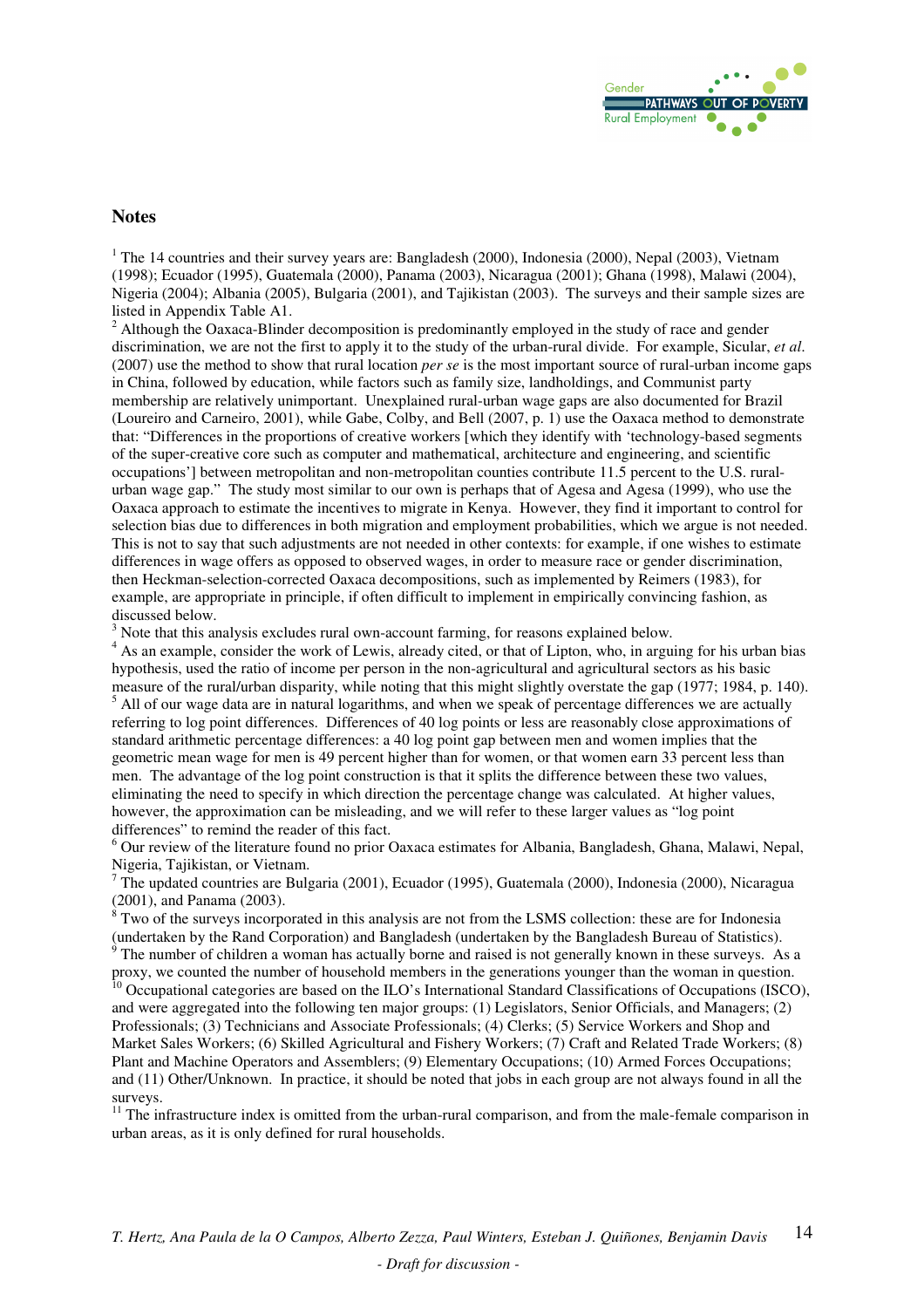

 $12$  The figure 0.40 represents the simple average of the unexplained shares for each country. Below it appears an alternative estimate. which weights countries with larger wage gaps more heavily. This is just equal to the average of the "Total Due to Prices" column divided by the average of the "Log Wage Gap" column. <sup>13</sup> Note that the contributions of differences in prices cannot be assessed for variables that are entered as sets of indicators, such as occupation, industry, and region. This is because the results depend on the arbitrary choice of the omitted reference category. However, the overall "unexplained" effect is invariant to these choices. <sup>14</sup> The list of studies used in this estimation are available from the authors upon request, and will be documented in forthcoming work, now in progress.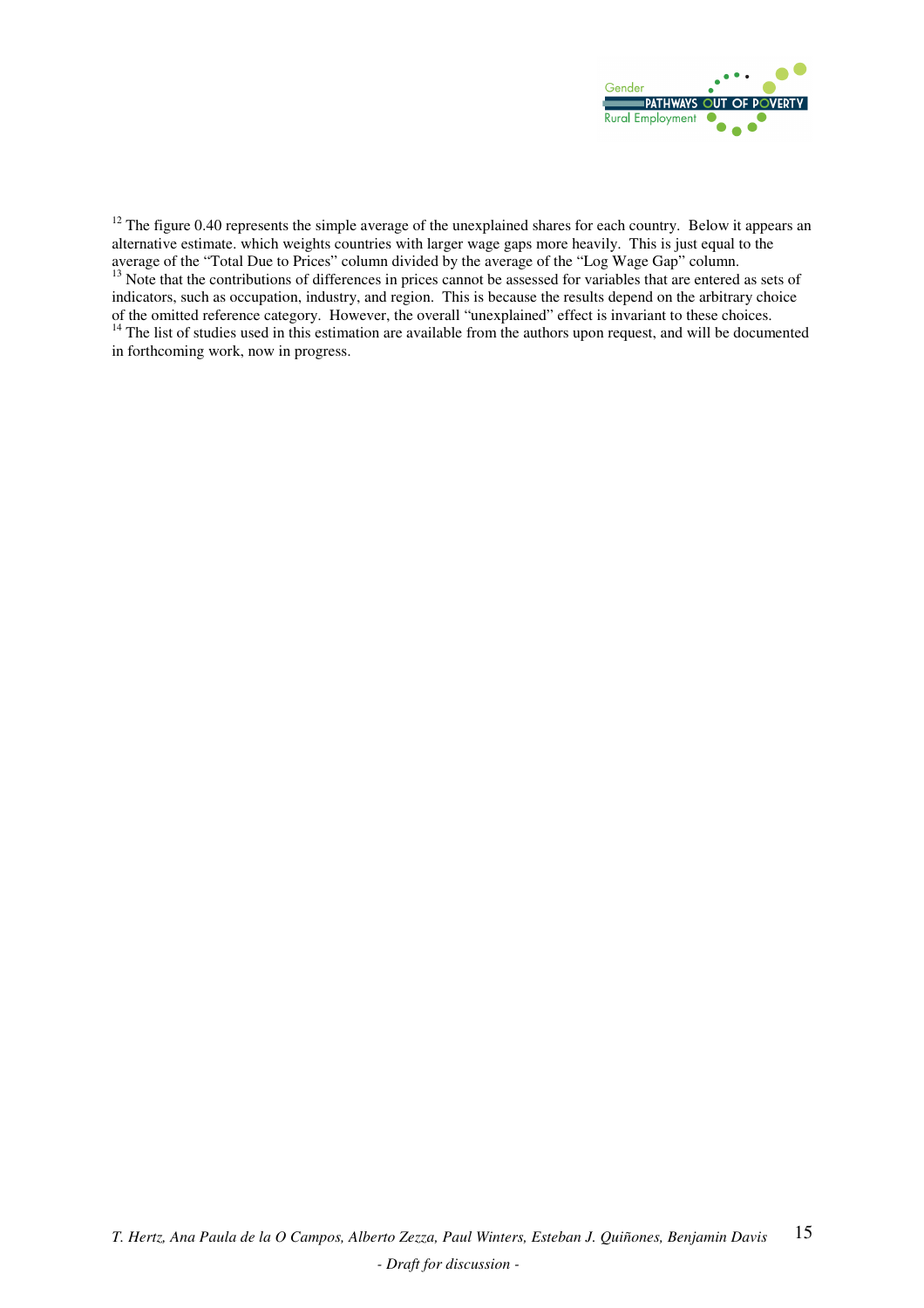### **References**

- Agesa, Jacqueline and Richard U. Agesa. 1999. "Gender Differences in the Incidence of Rural to Urban Migration: Evidence from Kenya." *Journal of Development Studies*, 35(6):36-58.
- Blinder, Alan S. 1973. "Wage Discrimination: Reduced Form and Structural Estimates." *Journal of Human Resources*, 8:436-455.
- Cotton, Jeremiah. 1988. "On the Decomposition of Wage Differentials." *Review of Economics and Statistics*, 70:236-243.
- Davis, Benjamin, Paul Winters, Gero Carletto, Katia Covarrubias, Esteban Quiñones, Alberto Zezza, Kostas Stamoulis, Genny Bonomi, and Stephania DiGiuseppe. 2007. "Rural Income Generating Activities: A Cross Country Comparison." FAO, ESA Working Paper No. 07-16.
- Deaton, Angus. 1997. *The Analysis of Household Surveys: A Microeconometric Approach to Development Policy*. Baltimore and London: Johns Hopkins University Press & World Bank.
- FAO. 1998. *The State of Food and Agriculture: Rural Non-Farm Income in Developing Countries*. Rome: Food and Agriculture Organization.
- Gabe, Todd M., Kristen Colby, and Kathleen P. Bell. 2007. "Creative Occupations, County-Level Earnings, and the U.S. Rural-Urban Wage Gap." *Canadian Journal of Regional Science*, 30(3, Special Issue):393-410.
- Ghatak, Subrata, Paul Levine, and Stephen Wheatley Price. 1996. "Migration Theories and Evidence: An Assessment." *Journal of Economic Surveys*, 10(2):159-198.
- Grimshaw, Damian and Jill Rubery. 2002. "The Adjusted Gender Pay Gap: A Critical Appraisal of Standard Decomposition Techniques." Manchester School of Management, UMIST, Manchester, UK.
- Gronau, Reuben. 1974. "Wage Comparisons: A Selectivity Bias." *Journal of Political Economy*, 82(6):1119-1155.
- Harris, John R. and Michael P. Todaro. 1970. "Migration, Unemployment and Development." *American Economic Review*, 60(1):126-142.
- Heckman, James J. 1979. "Sample Selection Bias as a Specification Error." *Econometrica*, 47:153-161.
- Lewis, W. Arthur. 1954. "Economic Development with Unlimited Supplies of Labour." *Manchester School*, 22:139-191.
- Lipton, Michael. 1977. *Why the Poor Stay Poor: Urban Bias in World Development*. London: Temple Smith.
- Lipton, Michael. 1984. "Urban Bias Revisited" in *Development and the Rural-Urban Divide*, edited by J. Harriss and M. Moore. London: Frank Cass.
- Loureiro, Paulo R. A. and Francisco Galrao Carneiro. 2001. "Discriminacao No Mercado De Trabalho: Uma Analise Dos Setores Rural E Urbano No Brasil (Labor Market Discrimination: An Analysis of Urban and Rural Sectors in Brazil)." *Economia Aplicada/Brazilian Journal of Applied Economics*, 5(3):519-545.
- Mullainathan, Sendhil and Marianne Bertrand. 2004. "Are Emily and Brendan More Employable Than Latoya and Tyrone? Evidence on Racial Discrimination in the Labor Market from a Large Randomized Experiment." *American Economic Review.*, 94(4):991-1013.
- Neumark, David. 1988. "Employers' Discriminatory Behavior and the Estimation of Wage Discrimination." *Journal of Human Resources*, 23:279-295.
- Oaxaca, Ronald L. 1973. "Male-Female Wage Differentials in Urban Labor Markets." *International Economic Review*, 9:693-709.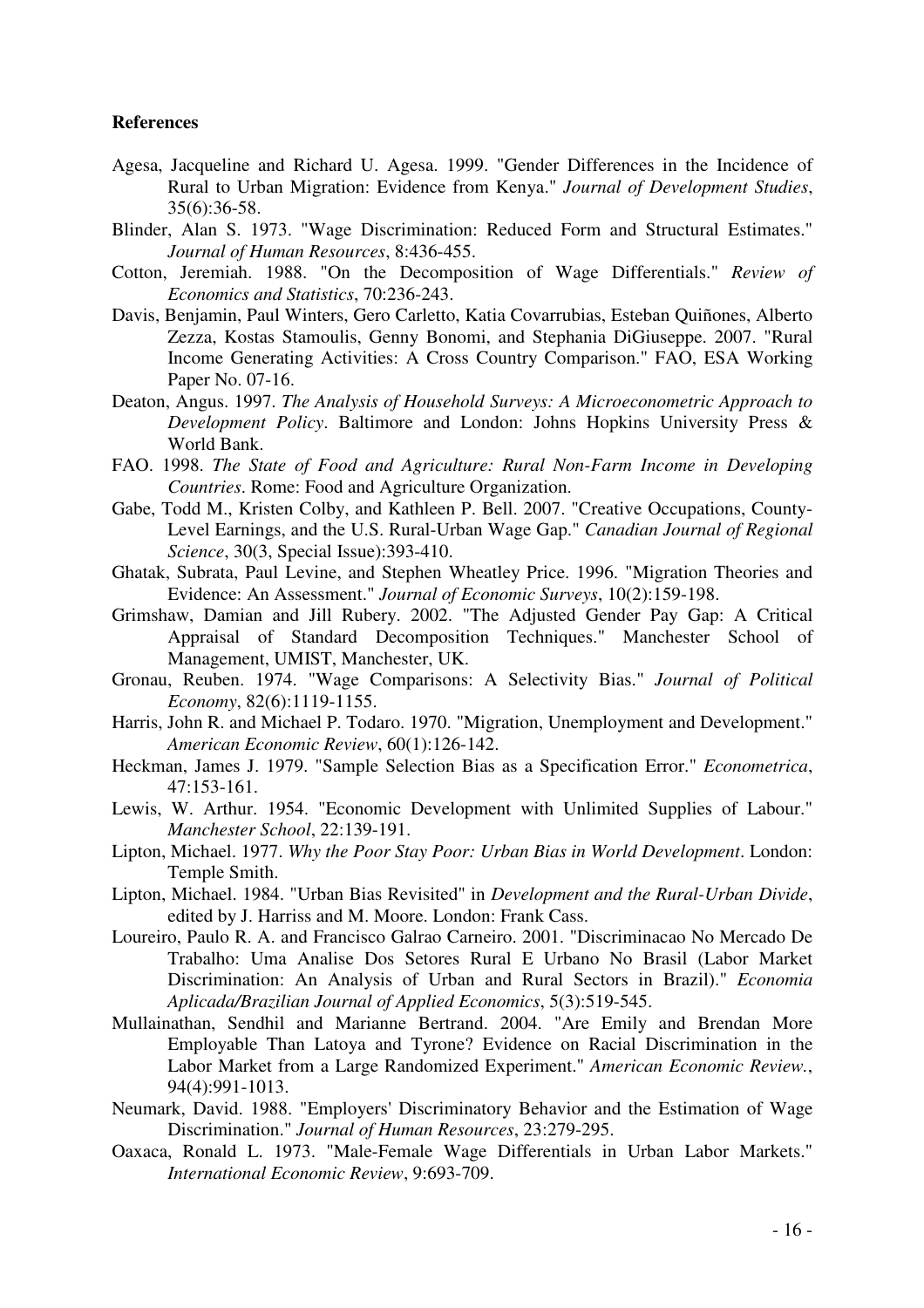

- Psacharopoulos, George. 2006. "The Value of Investment in Education: Theory, Evidence and Policy." *Journal of Education Finance*, 32(2):113-136.
- Quiñones, Esteban J., Ana Paula de la O, Claudia Rodríguez, Tom Hertz, and Paul Winters. 2008. "Methodology for Creating the Riga-L Database." FAO, Working paper, November.
- Reardon, Thomas, Julio A. Berdegue, and German Escobar. 2001. "Rural Nonfarm Employment and Incomes in Latin America: Overview and Policy Implications." *World Development* 29 (3):395-409.
- Reimers, Cordelia W. 1983. "Labor Market Discrimination against Hispanic and Black Men." *The Review of Economics and Statistics*, 65(4):570-579
- Sicular, Terry, Yue Ximing, Bjorn Gustafsson, and Li Shi. 2007. "The Urban-Rural Income Gap and Inequality in China." *Review of Income and Wealth*, 53(1):93-126.
- Stark, Oded. 1995. "Return and Dynamics: The Path of Labor Migration When Workers Differ in Their Skills and Information Is Asymmetric." *The Scandinavian Journal of Economics*, 91(1):55-71.
- Stark, Oded and David E. Bloom. 1985. "The New Economics of Labor Migration." *American Economic Review*, 75(2, Papers and Proceedings):173-178.
- Winters, Paul, Ana Paula de la O, Esteban J. Quiñones, Tom Hertz, Benjamin Davis, Alberto Zezza, Katia Covarrubias, Gero Carletto, and Kostas Stamoulis. 2008. "Rural Wage Employment and Household Livelihood Strategies: A Multi-Country Analysis." FAO, ESA Working paper.
- Yap, Lorene Y. L. 1977. "The Attraction to Cities: A Review of the Migration Literature." *Journal of Development Economics*, 4(3):239-264.
- Zezza, Alberto, Benjamin Davis, Carlo Azzarri, Katia Covarrubias, Luca Tasciotti, and Gustavo Anriquez. 2008a. "The Impact of Rising Food Prices on the Poor." FAO, ESA Working Paper No. 08-07.
- Zezza, Alberto, Paul Winters, Benjamin Davis, Gero Carletto, Katia Covarrubias, Esteban Quiñones, Kostas Stamoulis, Luca Tasciotti, and Stephania DiGiuseppe. 2008b. "Rural Household Access to Assets and Agrarian Institutions: A Cross-Country Comparison." FAO, ESA Working paper.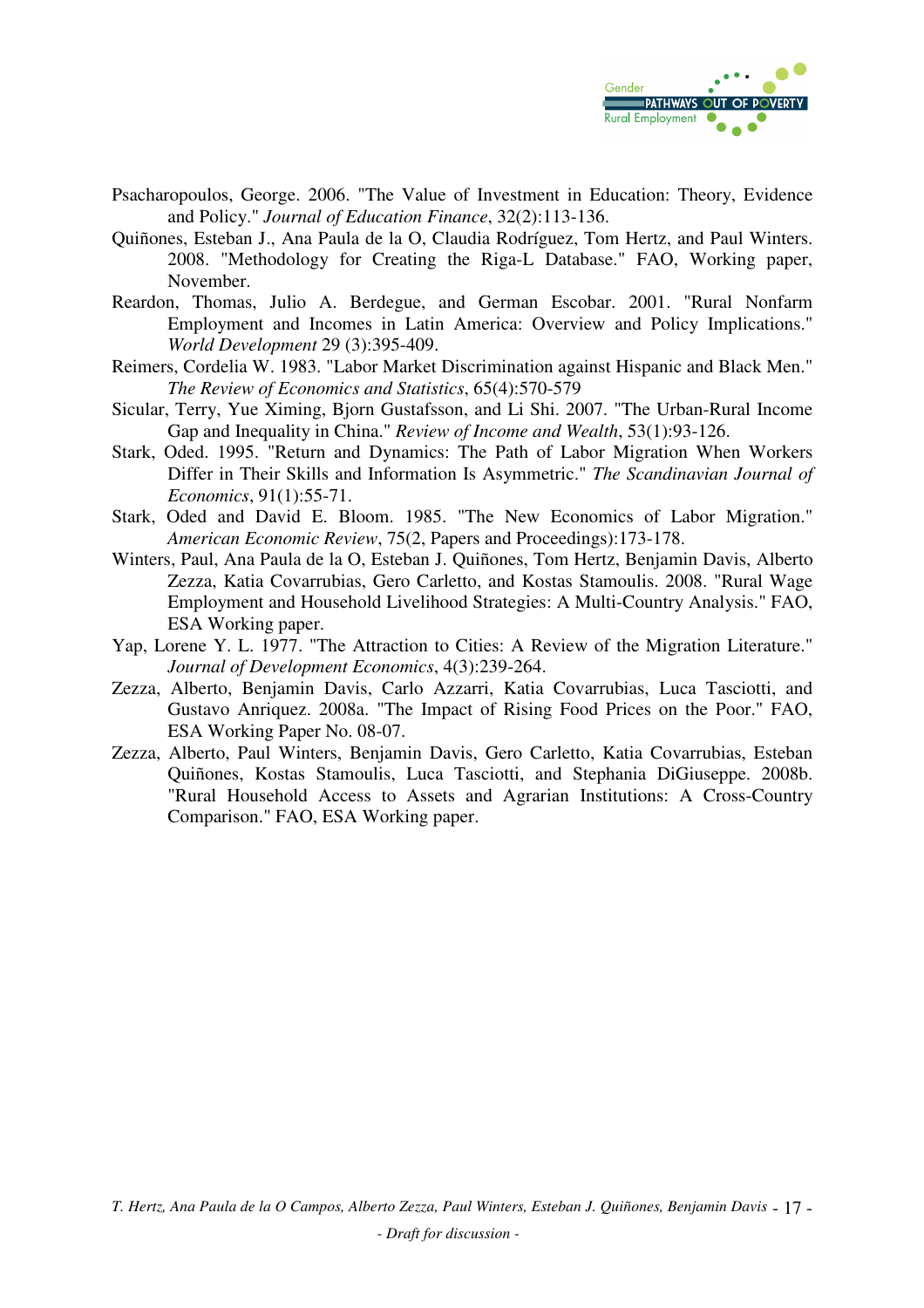| Countries                     | Urban $-$     | Rural Non Ag. - | Urban $-$ |
|-------------------------------|---------------|-----------------|-----------|
|                               | Rural Non Ag. | Rural Ag.       | Rural Ag. |
| Sub-Saharan Africa            | 0.26          | 0.51            | 0.77      |
| Ghana                         | 0.21          | 0.39            | 0.60      |
| Malawi                        | 0.58          | 0.53            | 1.11      |
| Nigeria                       | $-0.01$       | 0.60            | 0.59      |
| South & East Asia             | 0.17          | 0.35            | 0.52      |
| Bangladesh                    | 0.10          | 0.43            | 0.52      |
| Indonesia                     | 0.19          | 0.53            | 0.72      |
| Nepal                         | 0.04          | 0.54            | 0.58      |
| Vietnam                       | 0.35          | $-0.11$         | 0.24      |
| Eastern Europe & Central Asia | 0.13          | 0.06            | 0.19      |
| Albania                       | 0.05          | $-0.63$         | $-0.58$   |
| <b>Bulgaria</b>               | 0.14          | $-0.19$         | $-0.05$   |
| Tajikistan                    | 0.20          | 1.00            | 1.21      |
| Latin America & the Caribbean | 0.27          | 0.44            | 0.71      |
| Ecuador                       | 0.23          | 0.43            | 0.66      |
| Guatemala                     | 0.28          | 0.41            | 0.69      |
| Nicaragua                     | 0.22          | 0.39            | 0.62      |
| Panama                        | 0.35          | 0.52            | 0.87      |
| 14 Country Average            | 0.21          | 0.35            | 0.56      |

# Table 1: Percentage Differences in Mean Wages By Location and Sector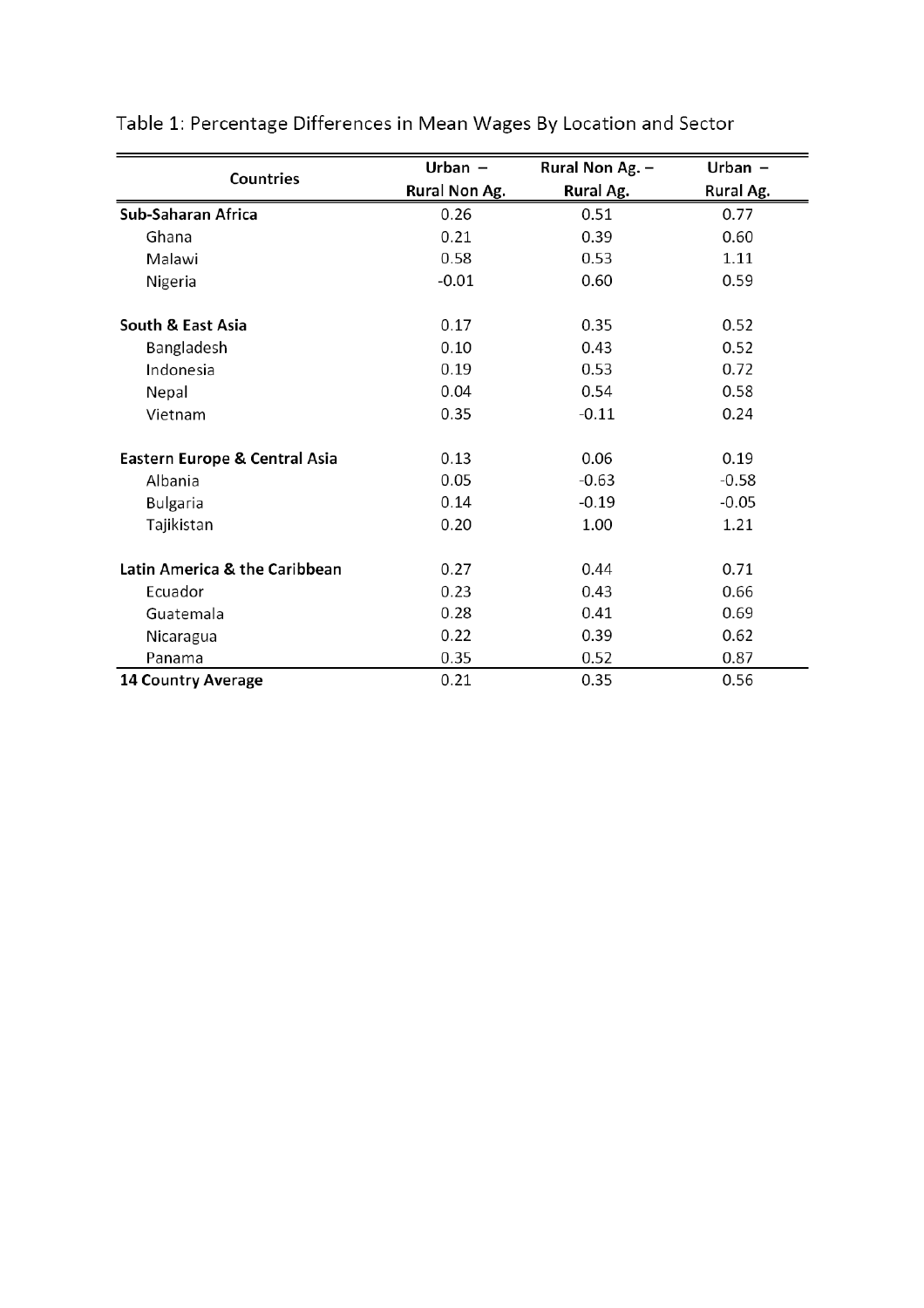|                               | Urban  | Rural  |        |                | Log     | Due to Price Differences ("Unexplained")<br>Due to Asset Differences ("Explained") |         |         |                  |         |         |                  |             |
|-------------------------------|--------|--------|--------|----------------|---------|------------------------------------------------------------------------------------|---------|---------|------------------|---------|---------|------------------|-------------|
| Countries                     | Sample | Sample | R2     | R <sub>2</sub> | Wage    |                                                                                    |         |         | <b>Total Due</b> |         |         | <b>Total Due</b> | Share       |
|                               | Size   | Size   | Urban  | Rural          | Gap     | Educ                                                                               | Indus   | Occup   | to Assets        | Age     | Educ    | to Prices        | Unexplained |
| Sub-Saharan Africa            |        |        |        |                |         |                                                                                    |         |         |                  |         |         |                  |             |
| Ghana                         | 791    | 751    | 0.3844 | 0.4310         | 0.27    | 0.05                                                                               | $-0.02$ | 0.04    | 0.18             | 0.63    | $-0.12$ | 0.09             | 0.33        |
| Malawi                        | 1483   | 9722   | 0.3514 | 0.2531         | 1.02    | 0.07                                                                               | 0.17    | 0.25    | 0.53             | 0.53    | $-0.02$ | 0.49             | 0.48        |
| Nigeria                       | 1244   | 1682   | 0.3698 | 0.2699         | 0.16    | 0.02                                                                               | 0.18    | $-0.10$ | $-0.04$          | 0.68    | $-0.21$ | 0.21             | 1.26        |
| South & East Asia             |        |        |        |                |         |                                                                                    |         |         |                  |         |         |                  |             |
| Bangladesh                    | 4378   | 6398   | 0.4215 | 0.3053         | 0.29    | 0.07                                                                               | 0.05    | 0.06    | 0.17             | 0.17    | 0.07    | 0.12             | 0.41        |
| Indonesia                     | 4914   | 3588   | 0.4038 | 0.3305         | 0.40    | 0.22                                                                               | 0.04    | 0.05    | 0.28             | 0.37    | 0.19    | 0.11             | 0.28        |
| Nepal                         | 2371   | 6068   | 0.2038 | 0.2799         | 0.28    | 0.07                                                                               | $-0.04$ | 0.03    | 0.24             | $-0.03$ | $-0.06$ | 0.04             | 0.15        |
| Vietnam                       | 2135   | 3496   | 0.3397 | 0.2258         | 0.30    | 0.07                                                                               | $-0.02$ | $-0.01$ | 0.14             | 0.28    | $-0.01$ | 0.16             | 0.54        |
| Eastern Europe & Central Asia |        |        |        |                |         |                                                                                    |         |         |                  |         |         |                  |             |
| Albania                       | 1728   | 674    | 0.1216 | 0.2755         | $-0.05$ | 0.05                                                                               | $-0.05$ | $-0.01$ | $-0.09$          | 0.00    | $-0.81$ | 0.04             | $-0.91$     |
| Bulgaria                      | 2070   | 643    | 0.1742 | 0.3381         | 0.10    | 0.04                                                                               | $-0.04$ | 0.01    | $-0.05$          | 0.32    | $-0.42$ | 0.15             | 1.53        |
| Tajikistan                    | 1208   | 3211   | 0.2292 | 0.3313         | 0.96    | 0.04                                                                               | 0.32    | 0.11    | 0.50             | $-0.36$ | 0.42    | 0.46             | 0.48        |
| Latin America & the Caribbean |        |        |        |                |         |                                                                                    |         |         |                  |         |         |                  |             |
| Ecuador                       | 4369   | 2703   | 0.2751 | 0.1706         | 0.45    | 0.12                                                                               | 0.01    | 0.10    | 0.20             | 0.99    | 0.00    | 0.25             | 0.55        |
| Guatemala                     | 4753   | 4420   | 0.4319 | 0.2806         | 0.51    | 0.18                                                                               | 0.07    | 0.09    | 0.49             | 0.13    | 0.09    | 0.02             | 0.04        |
| Nicaragua                     | 3156   | 1924   | 0.2840 | 0.2133         | 0.42    | 0.12                                                                               | 0.07    | 0.08    | 0.35             | 0.04    | $-0.05$ | 0.07             | 0.17        |
| Panama                        | 4491   | 2954   | 0.3837 | 0.2796         | 0.57    | 0.11                                                                               | 0.03    | 0.08    | 0.38             | 0.17    | 0.04    | 0.19             | 0.33        |
| Averages                      | 2792   | 3445   | 0.3124 | 0.2846         | 0.41    | 0.09                                                                               | 0.05    | 0.06    | 0.24             | 0.28    | $-0.06$ | 0.17             | 0.40        |

# Table 2: Decomposition of Urban - Rural Difference in Mean Log Wages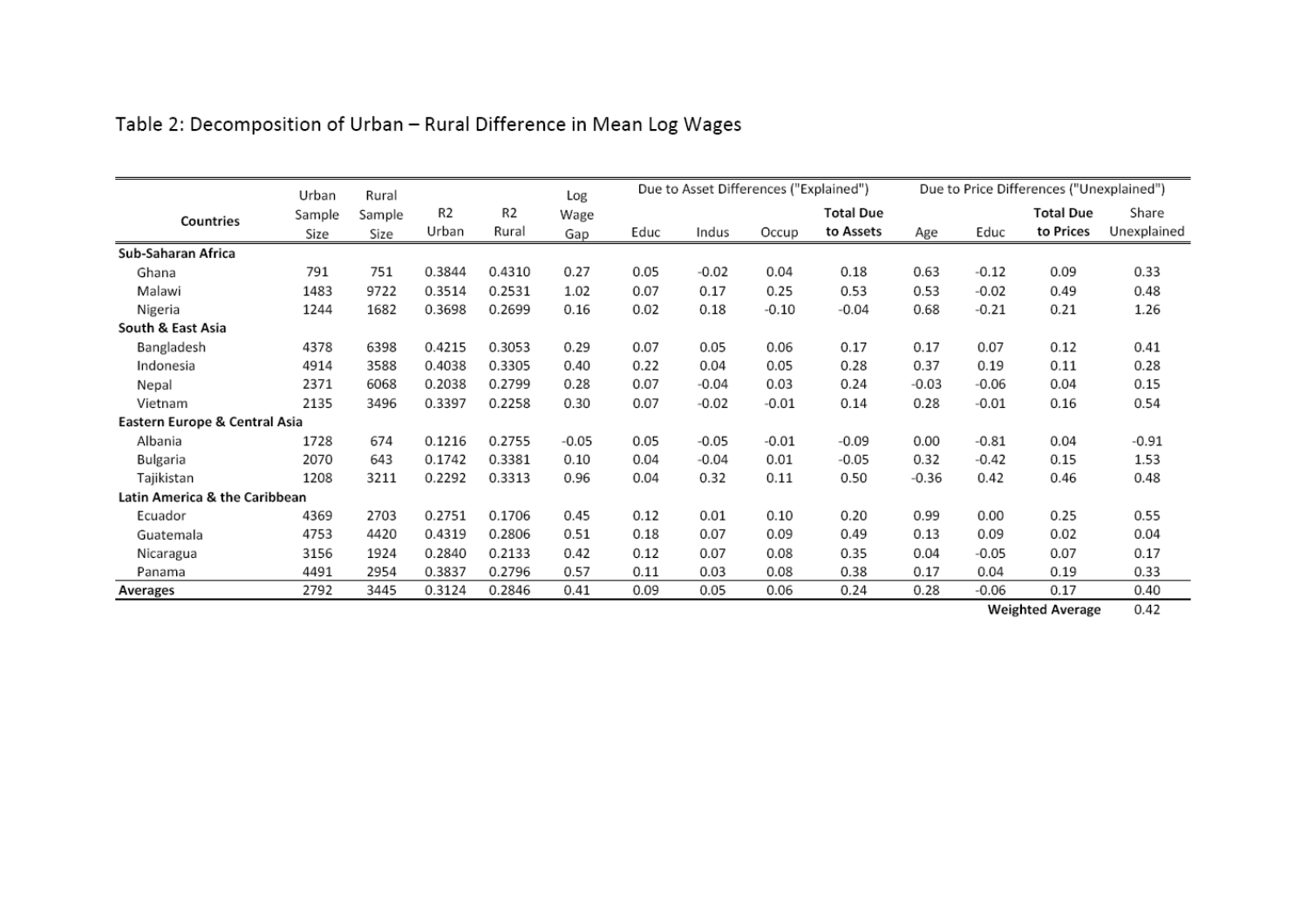

## Table 3: Decomposition of Rural Non-Agricultural - Agricultural Difference in Mean Log Wages

|                               | NonAgric | Agric  |          |        | Log     |      | Due to Asset Differences ("Explained") |         |       |                  |         |         |         | Due to Price Differences ("Unexplained") |             |
|-------------------------------|----------|--------|----------|--------|---------|------|----------------------------------------|---------|-------|------------------|---------|---------|---------|------------------------------------------|-------------|
| Countries                     | Sample   | Sample | R2       | R2     | Wage    |      |                                        |         |       | <b>Total Due</b> |         |         |         | <b>Total Due</b>                         | Share       |
|                               | Size     | Size   | NonAgric | Agric  | Gap     | Educ | Public                                 | Occup   | Infra | to Assets        | Age     | Educ    | Infra   | to Prices                                | Unexplained |
| Sub-Saharan Africa            |          |        |          |        |         |      |                                        |         |       |                  |         |         |         |                                          |             |
| Ghana                         | 627      | 124    | 0.4161   | 0.4512 | 0.39    | 0.07 | 0.05                                   | 0.00    | 0.03  | 0.15             | 1.36    | $-0.06$ | 0.01    | 0.24                                     | 0.63        |
| Malawi                        | 1892     | 7830   | 0.4245   | 0.1317 | 0.53    | 0.01 | 0.08                                   | 0.11    | 0.04  | 0.38             | 0.66    | 0.09    | 0.02    | 0.15                                     | 0.29        |
| Nigeria                       | 1180     | 502    | 0.3043   | 0.2459 | 0.60    | 0.04 | 0.23                                   | $-0.03$ | 0.04  | 0.30             | 1.32    | $-0.07$ | $-0.01$ | 0.30                                     | 0.50        |
| South & East Asia             |          |        |          |        |         |      |                                        |         |       |                  |         |         |         |                                          |             |
| Bangladesh                    | 3314     | 3084   | 0.2288   | 0.3187 | 0.43    | 0.05 | 0.07                                   | 0.30    | 0.00  | 0.26             | $-0.08$ | 0.04    | 0.00    | 0.17                                     | 0.40        |
| Indonesia                     | 2232     | 1356   | 0.3696   | 0.2028 | 0.53    | 0.29 | 0.09                                   | $-0.12$ | 0.06  | 0.27             | 0.25    | $-0.18$ | $-0.02$ | 0.26                                     | 0.49        |
| Nepal                         | 3235     | 2833   | 0.1321   | 0.1304 | 0.54    | 0.02 | $\overline{\phantom{a}}$               | 0.16    | 0.02  | 0.18             | $-0.04$ | 0.02    | 0.00    | 0.36                                     | 0.67        |
| Vietnam                       | 1879     | 1617   | 0.2165   | 0.2263 | $-0.11$ | 0.02 | $-0.01$                                | $-0.03$ | 0.04  | $-0.06$          | 0.14    | 0.02    | $-0.01$ | $-0.04$                                  | 0.41        |
| Eastern Europe & Central Asia |          |        |          |        |         |      |                                        |         |       |                  |         |         |         |                                          |             |
| Albania                       | 572      | 102    | 0.2120   | 0.3192 | $-0.63$ | 0.05 | $-0.03$                                | $-0.11$ | 0.03  | $-0.11$          | $-0.22$ | 0.23    | 0.04    | $-0.52$                                  | 0.83        |
| Bulgaria                      | 493      | 150    | 0.2082   | 0.7010 | $-0.19$ | 0.04 | 0.01                                   | 0.05    | 0.01  | $-0.06$          | 0.38    | $-0.77$ | 0.00    | $-0.14$                                  | 0.71        |
| Tajikistan                    | 930      | 2281   | 0.2648   | 0.2019 | 1.00    | 0.03 | $-0.03$                                | 0.28    | 0.00  | 0.48             | 0.33    | 0.65    | 0.01    | 0.53                                     | 0.53        |
| Latin America & the Caribbean |          |        |          |        |         |      |                                        |         |       |                  |         |         |         |                                          |             |
| Ecuador                       | 1368     | 1335   | 0.2278   | 0.0809 | 0.43    | 0.03 | 0.02                                   | 0.04    | 0.00  | $-0.01$          | $-0.06$ | $-0.23$ | 0.00    | 0.44                                     | 1.03        |
| Guatemala                     | 2020     | 2400   | 0.3250   | 0.1535 | 0.41    | 0.05 | 0.05                                   | 0.17    | 0.00  | 0.32             | 0.36    | 0.04    | 0.01    | 0.10                                     | 0.23        |
| Nicaragua                     | 861      | 1063   | 0.1927   | 0.0978 | 0.39    | 0.07 | $-0.02$                                | 0.05    | 0.00  | 0.07             | 0.72    | 0.11    | 0.00    | 0.32                                     | 0.82        |
| Panama                        | 1689     | 1265   | 0.3129   | 0.2072 | 0.52    | 0.05 | 0.01                                   | $-0.01$ | 0.11  | 0.43             | 0.06    | 0.21    | 0.01    | 0.10                                     | 0.19        |
| Averages                      | 1592     | 1853   | 0.2740   | 0.2478 | 0.35    | 0.06 | 0.04                                   | 0.06    | 0.03  | 0.18             | 0.37    | 0.01    | 0.00    | 0.16                                     | 0.55        |

Note: Public sector variable not available for Nepal.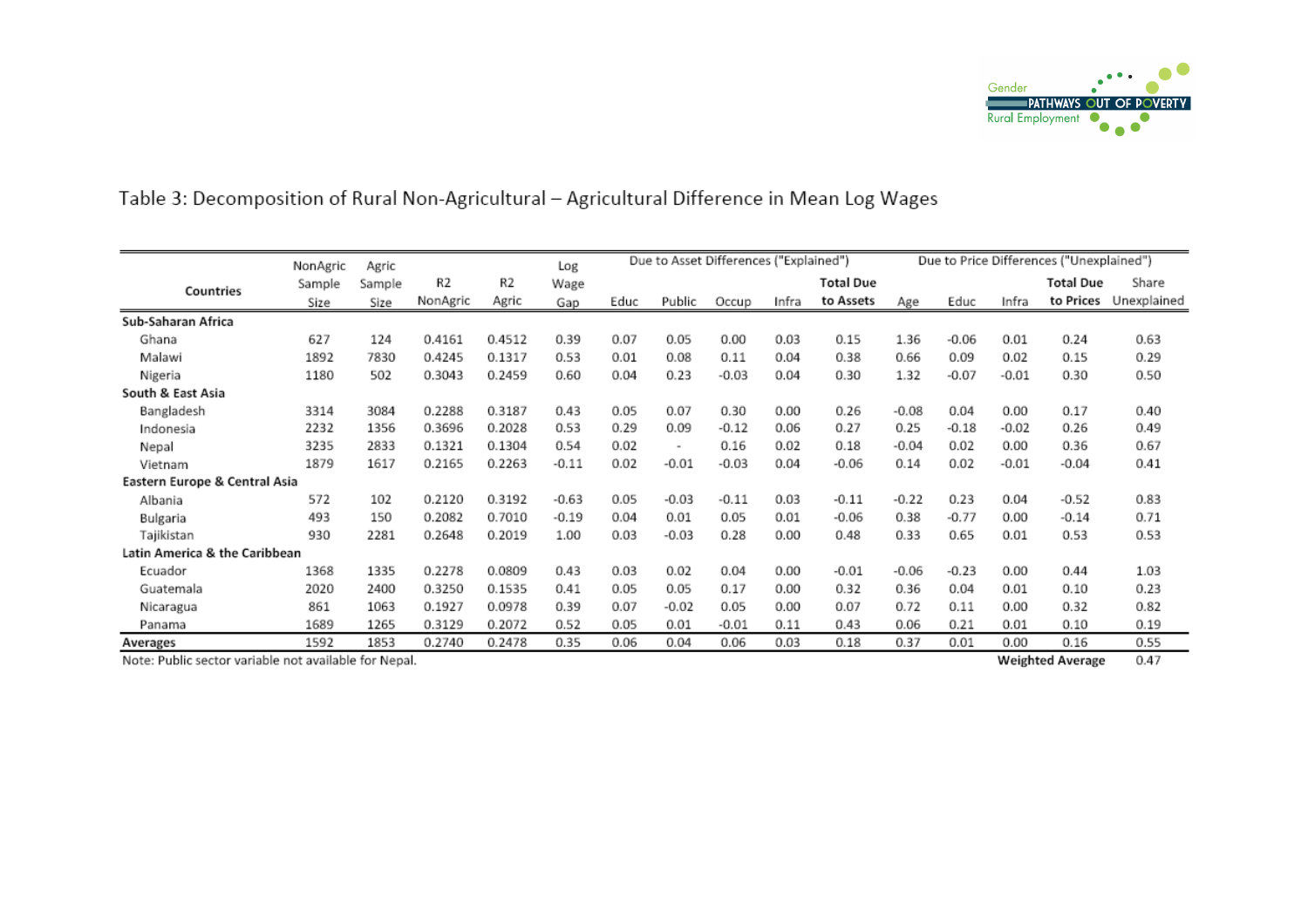

|                               |      |             |        |                | Log     |         |         | Due to Asset Differences ("Explained") |         |                  |         | Due to Price Differences ("Unexplained") |         |                  |             |  |
|-------------------------------|------|-------------|--------|----------------|---------|---------|---------|----------------------------------------|---------|------------------|---------|------------------------------------------|---------|------------------|-------------|--|
|                               |      | Sample Size |        | R <sub>2</sub> | Wage    |         |         |                                        |         | <b>Total Due</b> |         |                                          |         | <b>Total Due</b> | Share       |  |
| Countries                     | Male | Female      | Male   | Female         | Gap     | Educ    | Ind     | Occup                                  | Infra   | to Assets        | Age     | Educ                                     | Infra   | to Prices        | Unexplained |  |
| Sub-Saharan Africa            |      |             |        |                |         |         |         |                                        |         |                  |         |                                          |         |                  |             |  |
| Ghana                         | 496  | 229         | 0.3490 | 0.3845         | 0.58    | 0.06    | 0.05    | 0.02                                   | 0.02    | 0.26             | 0.19    | 0.04                                     | $-0.05$ | 0.32             | 0.56        |  |
| Malawi                        | 6056 | 3666        | 0.2642 | 0.1691         | 0.35    | 0.00    | 0.05    | 0.03                                   | 0.01    | 0.08             | $-0.06$ | 0.00                                     | 0.00    | 0.26             | 0.76        |  |
| Nigeria                       | 1252 | 430         | 0.2794 | 0.3122         | 0.14    | $-0.01$ | $-0.01$ | $-0.03$                                | $-0.02$ | $-0.18$          | 0.48    | 0.00                                     | 0.07    | 0.31             | 2.31        |  |
| South & East Asia             |      |             |        |                |         |         |         |                                        |         |                  |         |                                          |         |                  |             |  |
| Bangladesh                    | 3248 | 3150        | 0.3226 | 0.3067         | 0.04    | 0.03    | 0.00    | 0.02                                   | 0.00    | 0.02             | 0.65    | 0.00                                     | 0.00    | 0.02             | 0.56        |  |
| Indonesia                     | 2475 | 1113        | 0.2844 | 0.3694         | 0.43    | 0.05    | 0.01    | 0.00                                   | 0.00    | 0.02             | 0.19    | $-0.03$                                  | 0.00    | 0.40             | 0.94        |  |
| Nepal                         | 2882 | 3186        | 0.2997 | 0.2782         | 0.04    | 0.03    | 0.00    | 0.00                                   | 0.00    | 0.02             | 0.18    | $-0.01$                                  | 0.00    | 0.02             | 0.46        |  |
| Vietnam                       | 2089 | 1407        | 0.2345 | 0.1980         | 0.20    | 0.01    | 0.04    | $-0.02$                                | 0.00    | 0.04             | 0.18    | $-0.02$                                  | 0.01    | 0.15             | 0.78        |  |
| Eastern Europe & Central Asia |      |             |        |                |         |         |         |                                        |         |                  |         |                                          |         |                  |             |  |
| Albania                       | 563  | 111         | 0.2648 | 0.3661         | 0.40    | $-0.04$ | 0.12    | $-0.01$                                | 0.00    | 0.15             | $-0.23$ | 0.47                                     | $-0.02$ | 0.25             | 0.63        |  |
| Bulgaria                      | 327  | 316         | 0.3765 | 0.3711         | 0.09    | 0.02    | 0.01    | $-0.04$                                | 0.00    | $-0.03$          | $-0.25$ | $-0.02$                                  | $-0.01$ | 0.12             | 1.30        |  |
| Tajikistan                    | 1897 | 1314        | 0.3122 | 0.2461         | 0.61    | 0.02    | 0.10    | 0.07                                   | 0.01    | 0.28             | 0.02    | $-0.47$                                  | 0.00    | 0.33             | 0.54        |  |
| Latin America & the Caribbean |      |             |        |                |         |         |         |                                        |         |                  |         |                                          |         |                  |             |  |
| Ecuador                       | 2087 | 616         | 0.1611 | 0.1947         | 0.38    | 0.00    | 0.04    | $-0.05$                                | 0.00    | 0.02             | 1.16    | $-0.02$                                  | 0.01    | 0.36             | 0.96        |  |
| Guatemala                     | 3507 | 913         | 0.2882 | 0.3194         | 0.27    | $-0.01$ | $-0.06$ | $-0.01$                                | 0.00    | $-0.10$          | 0.59    | $-0.05$                                  | 0.00    | 0.37             | 1.37        |  |
| Nicaragua                     | 1486 | 438         | 0.2388 | 0.2070         | 0.06    | $-0.05$ | $-0.09$ | 0.04                                   | 0.00    | $-0.09$          | $-0.49$ | $-0.03$                                  | 0.00    | 0.15             | 2.59        |  |
| Panama                        | 2271 | 683         | 0.3032 | 0.4161         | $-0.11$ | $-0.04$ | 0.07    | $-0.13$                                | $-0.07$ | $-0.25$          | 0.41    | $-0.21$                                  | 0.01    | 0.14             | $-1.32$     |  |
| Averages                      | 2188 | 1255        | 0.2842 | 0.2956         | 0.25    | 0.01    | 0.02    | $-0.01$                                | 0.00    | 0.02             | 0.22    | $-0.02$                                  | 0.00    | 0.23             | 0.89        |  |

# Table 4: Decomposition of Rural Male - Female Difference in Mean Log Wages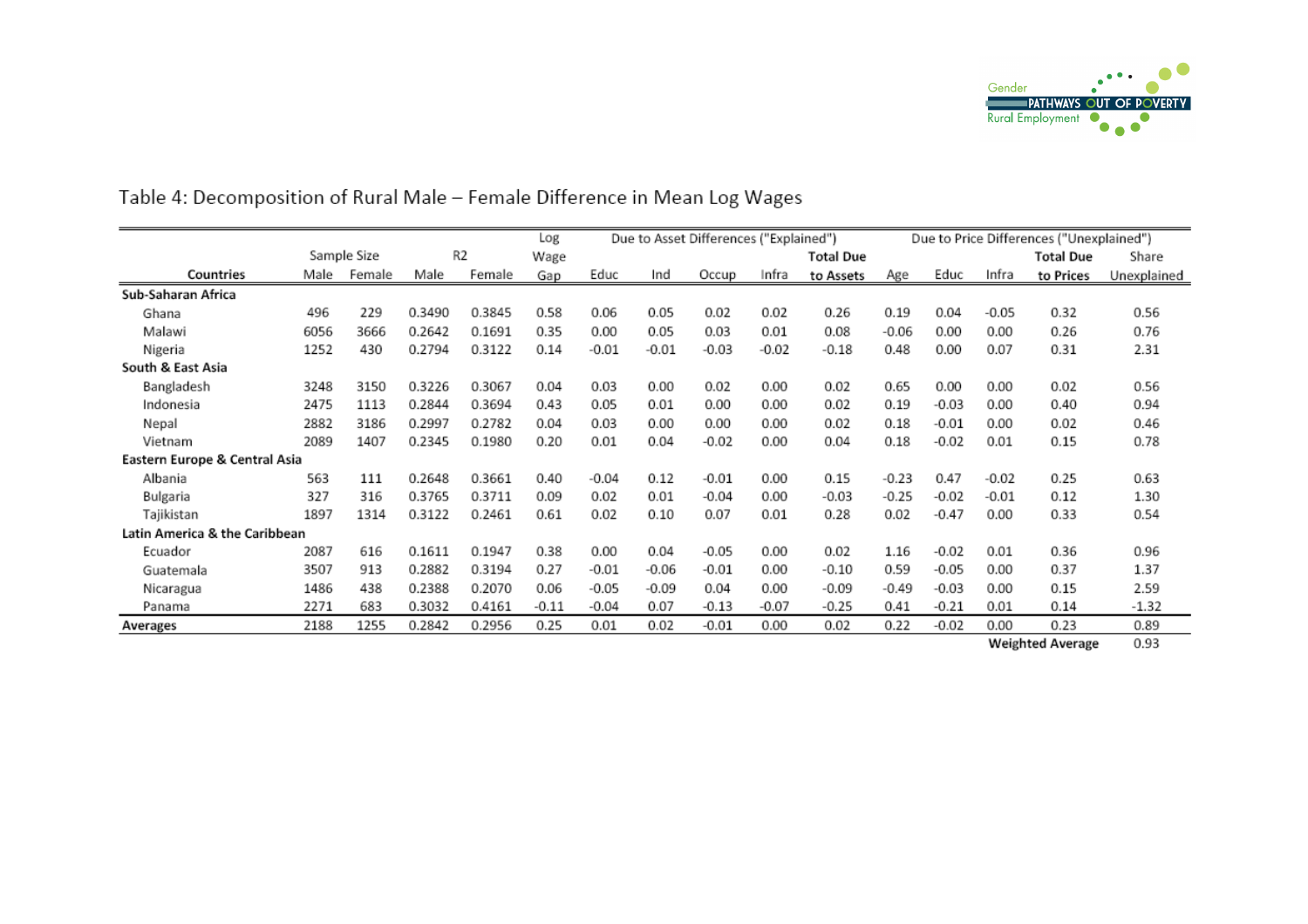

|                               |      |             |        |                | Log  |         |      |         | Due to Asset Differences ("Explained") | Due to Price Differences ("Unexplained") |         |           |             |
|-------------------------------|------|-------------|--------|----------------|------|---------|------|---------|----------------------------------------|------------------------------------------|---------|-----------|-------------|
|                               |      | Sample Size |        | R <sub>2</sub> | Wage |         |      |         | <b>Total Due</b>                       |                                          |         | Total Due | Share       |
| Countries                     | Male | Female      | Male   | Female         | Gap  | Educ    | Ind  | Occup   | to Assets                              | Age                                      | Educ    | to Prices | Unexplained |
| Sub-Saharan Africa            |      |             |        |                |      |         |      |         |                                        |                                          |         |           |             |
| Ghana98                       | 567  | 224         | 0.3619 | 0.4839         | 0.31 | $-0.01$ | 0.04 | $-0.01$ | 0.06                                   | 0.88                                     | $-0.04$ | 0.25      | 0.80        |
| Malawi04                      | 1082 | 401         | 0.2950 | 0.4921         | 0.18 | $-0.05$ | 0.05 | $-0.02$ | 0.07                                   | $-1.15$                                  | 0.01    | 0.11      | 0.59        |
| Nigeria04                     | 872  | 372         | 0.3635 | 0.4403         | 0.30 | 0.01    | 0.06 | $-0.10$ | 0.11                                   | 0.95                                     | 0.07    | 0.19      | 0.64        |
| South & East Asia             |      |             |        |                |      |         |      |         |                                        |                                          |         |           |             |
| Bangladesh00                  | 2172 | 2206        | 0.4076 | 0.4316         | 0.21 | 0.07    | 0.01 | 0.09    | 0.19                                   | $-0.30$                                  | $-0.05$ | 0.02      | 0.08        |
| Indonesia00                   | 3154 | 1760        | 0.3445 | 0.4833         | 0.37 | 0.02    | 0.01 | $-0.04$ | 0.00                                   | 0.39                                     | $-0.35$ | 0.37      | 0.99        |
| Nepal03                       | 1194 | 1177        | 0.2239 | 0.1938         | 0.09 | 0.02    | 0.00 | 0.01    | 0.09                                   | $-0.23$                                  | 0.00    | $-0.01$   | $-0.06$     |
| Vietnam98                     | 1216 | 919         | 0.3407 | 0.3431         | 0.23 | 0.01    | 0.04 | 0.00    | 0.06                                   | 0.60                                     | $-0.21$ | 0.17      | 0.75        |
| Eastern Europe & Central Asia |      |             |        |                |      |         |      |         |                                        |                                          |         |           |             |
| Albania05                     | 1031 | 697         | 0.0959 | 0.2276         | 0.29 | $-0.03$ | 0.03 | $-0.04$ | $-0.01$                                | 0.35                                     | $-0.41$ | 0.31      | 1.04        |
| Bulgaria01                    | 979  | 1091        | 0.1883 | 0.1866         | 0.15 | 0.00    | 0.02 | $-0.02$ | $-0.02$                                | 0.03                                     | 0.12    | 0.17      | 1.15        |
| Tajikistan03                  | 735  | 473         | 0.2270 | 0.2751         | 0.48 | 0.01    | 0.03 | 0.01    | 0.07                                   | $-1.20$                                  | 0.50    | 0.41      | 0.86        |
| Latin America & the Caribbean |      |             |        |                |      |         |      |         |                                        |                                          |         |           |             |
| Ecuador95                     | 2682 | 1687        | 0.2350 | 0.2740         | 0.36 | $-0.03$ | 0.04 | $-0.01$ | $-0.02$                                | $-0.03$                                  | $-0.06$ | 0.38      | 1.05        |
| Guatemala00                   | 3000 | 1753        | 0.4518 | 0.4291         | 0.23 | $-0.01$ | 0.00 | $-0.03$ | $-0.02$                                | $-0.51$                                  | $-0.09$ | 0.25      | 1.09        |
| Nicaragua01                   | 1950 | 1206        | 0.3018 | 0.2957         | 0.11 | $-0.06$ | 0.08 | $-0.04$ | $-0.06$                                | 0.65                                     | 0.08    | 0.17      | 1.58        |
| Panama03                      | 2603 | 1888        | 0.3711 | 0.4207         | 0.12 | $-0.05$ | 0.02 | $-0.08$ | $-0.15$                                | 0.13                                     | $-0.11$ | 0.26      | 2.22        |
| Averages                      | 1660 | 1132        | 0.3006 | 0.3555         | 0.25 | $-0.01$ | 0.03 | $-0.02$ | 0.03                                   | 0.04                                     | $-0.04$ | 0.22      | 0.91        |

## Table 5: Decomposition of Urban Male - Female Difference in Mean Log Wages

Notes: (1) Public dummy in Nepal 2003 is not available.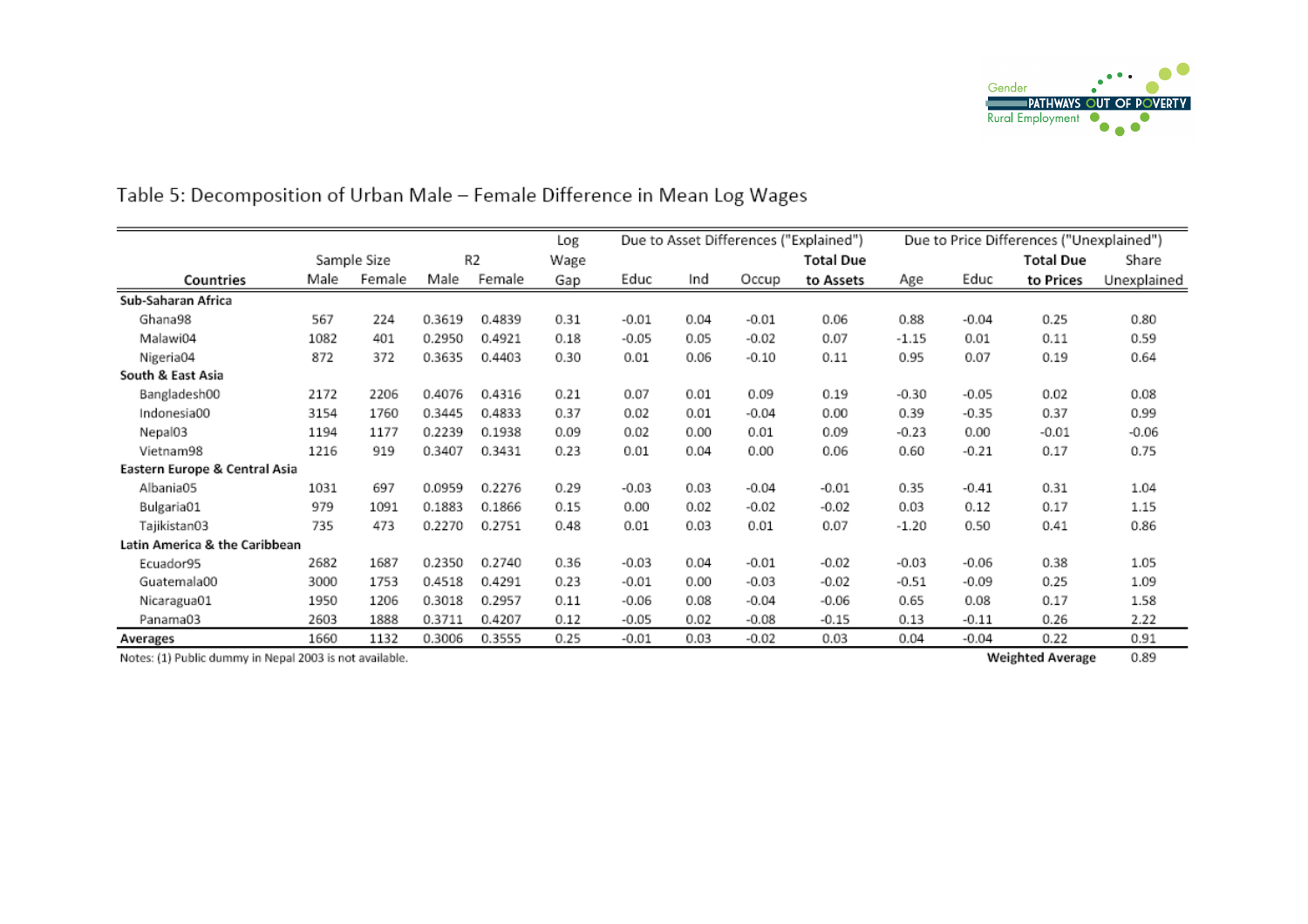

Figure 1: Urban & Rural Age Profiles: Vietnam

Figure 2: Male and Female Age Profiles: Rural Nepal

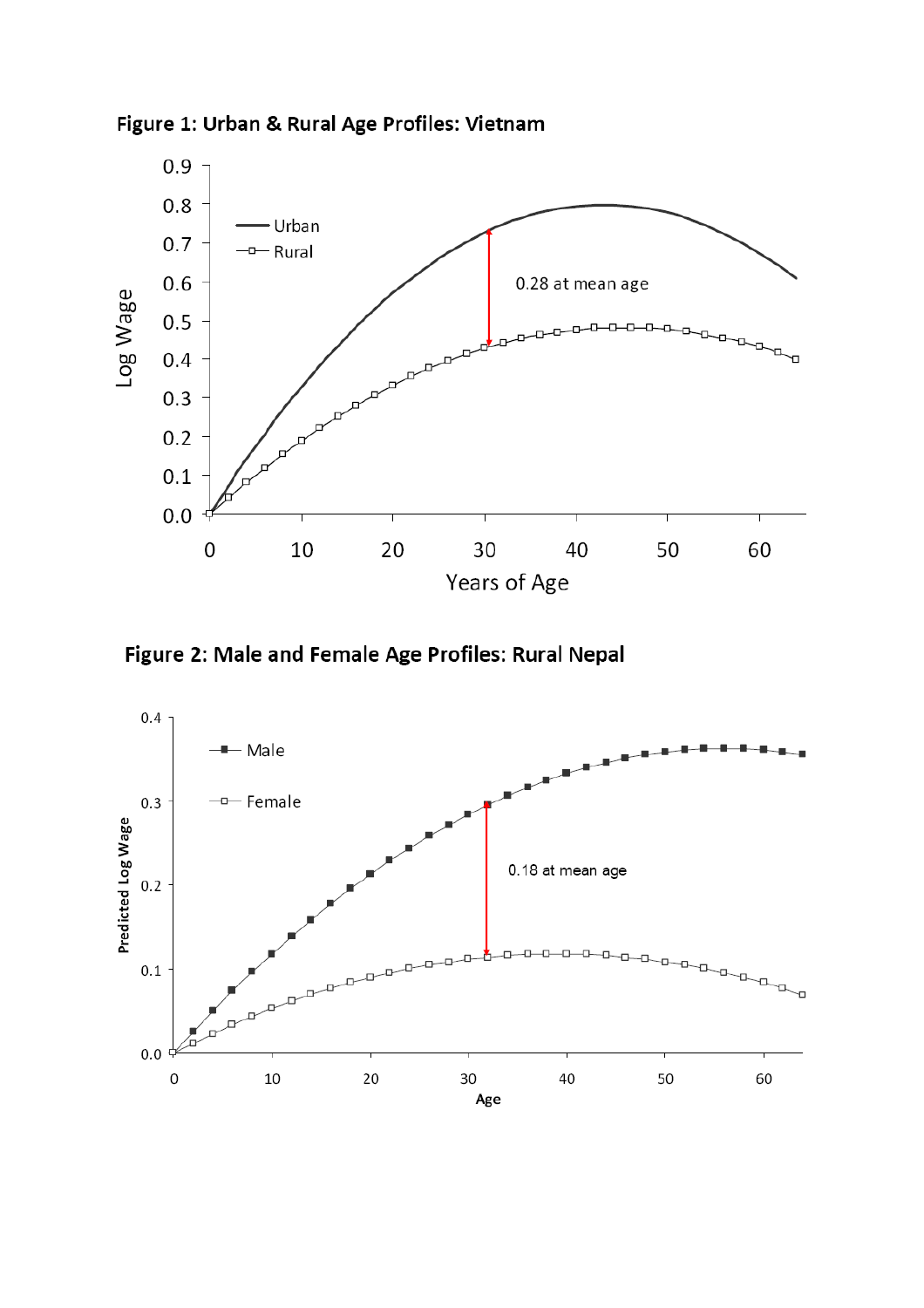



Figure 4: Gender Bias Over Time



Note: Regression also controls for per capita income at PPP prices. Slope of line is -0.004, or -0.04 per ten years, and this is statistically significant at the five percent level. N=121 observations from 67 countries, including 14 RIGA-based results.

 $\overline{a}$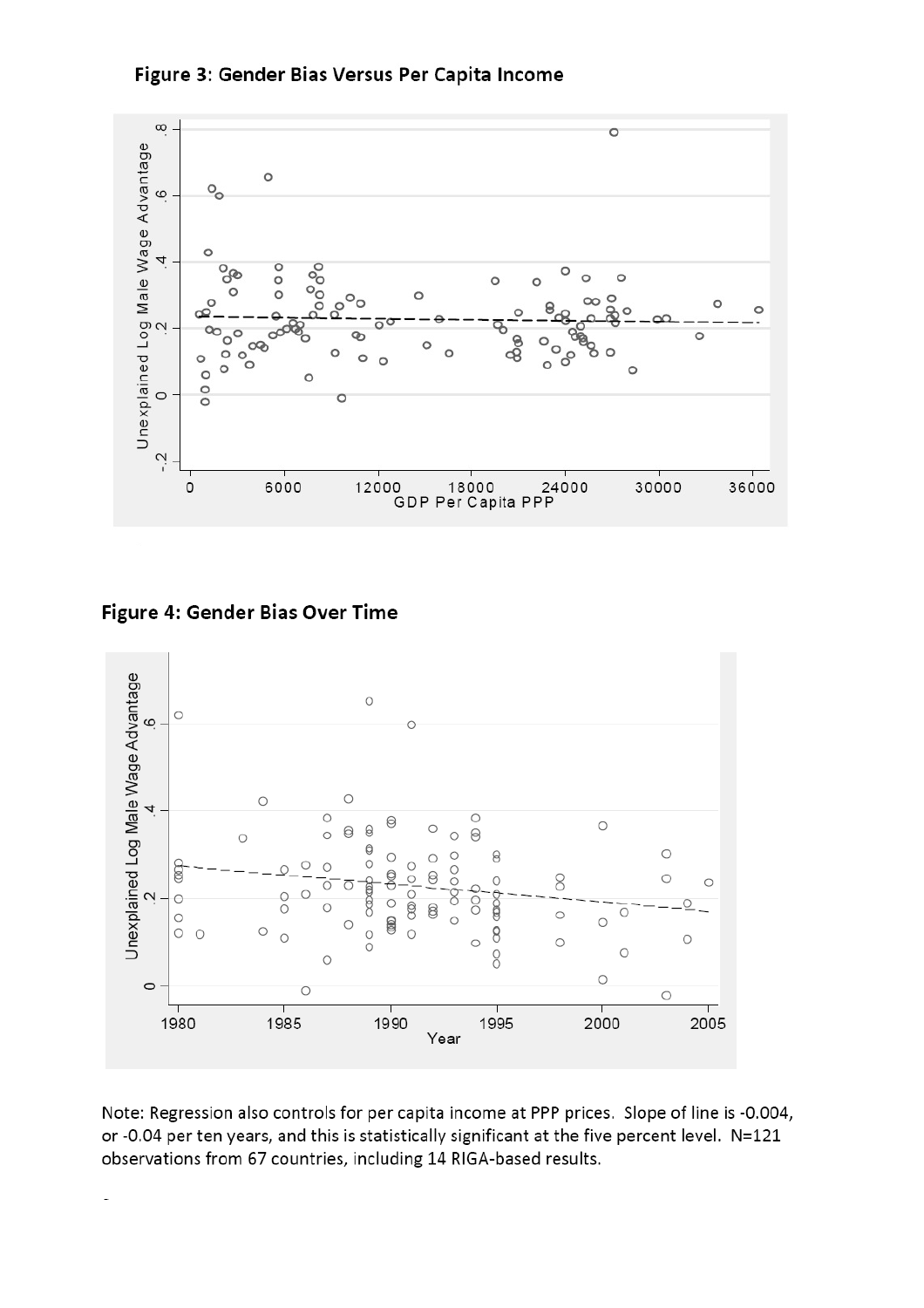# Appendix

# Table A1: Survey Years, Sources, and Sample Sizes

|                               | rapic AI. Jurvey Tears, Jources, and Jampic Sizes. |       |       |        |      |
|-------------------------------|----------------------------------------------------|-------|-------|--------|------|
| Countries & Years             | Name of Survey                                     |       | Total | Rural  |      |
|                               |                                                    | Urban | Rural | Non_Ag | Ag   |
| Sub-Saharan Africa            |                                                    |       |       |        |      |
| Ghana, 1998                   | Ghana Living Standards Survey Round 3              | 791   | 751   | 627    | 124  |
| Malawi, 2004                  | Integrated Household Survey 2                      | 1483  | 9722  | 1892   | 7830 |
| Nigeria, 2004                 | Living Standards Survey                            | 1244  | 1682  | 1180   | 502  |
| South & East Asia             |                                                    |       |       |        |      |
| Bangladesh, 2000              | Household Income-Expenditure Survey                | 4378  | 6398  | 3314   | 3084 |
| Indonesia, 2000               | Family Life Survey Wave 3                          | 4914  | 3588  | 2232   | 1356 |
| Nepal, 2003                   | Living Standards Survey 2                          | 2371  | 6068  | 3235   | 2833 |
| Vietnam, 1998                 | Living Standards Survey                            | 2135  | 3496  | 1879   | 1617 |
| Eastern Europe & Central Asia |                                                    |       |       |        |      |
| Albania, 2005                 | Living Standards Measurement Survey                | 1728  | 674   | 572    | 102  |
| Bulgaria, 2001                | Integrated Household Survey                        | 2070  | 643   | 493    | 150  |
| Tajikistan, 2003              | Living Standards Survey                            | 1208  | 3211  | 930    | 2281 |
| Latin America & the Caribbean |                                                    |       |       |        |      |
| Ecuador, 1995                 | Estudio de Condiciones de Vida                     | 4369  | 2703  | 1368   | 1335 |
| Guatemala, 2000               | Encuesta de Condiciones de Vida                    | 4753  | 4420  | 2020   | 2400 |
| Nicaragua, 2001               | Encuesta de Medición de Niveles de Vida            | 3156  | 1924  | 861    | 1063 |
| Panama, 2003                  | Encuesta de Niveles de Vida                        | 4491  | 2954  | 1689   | 1265 |
| Averages                      |                                                    | 2792  | 3445  | 1592   | 1853 |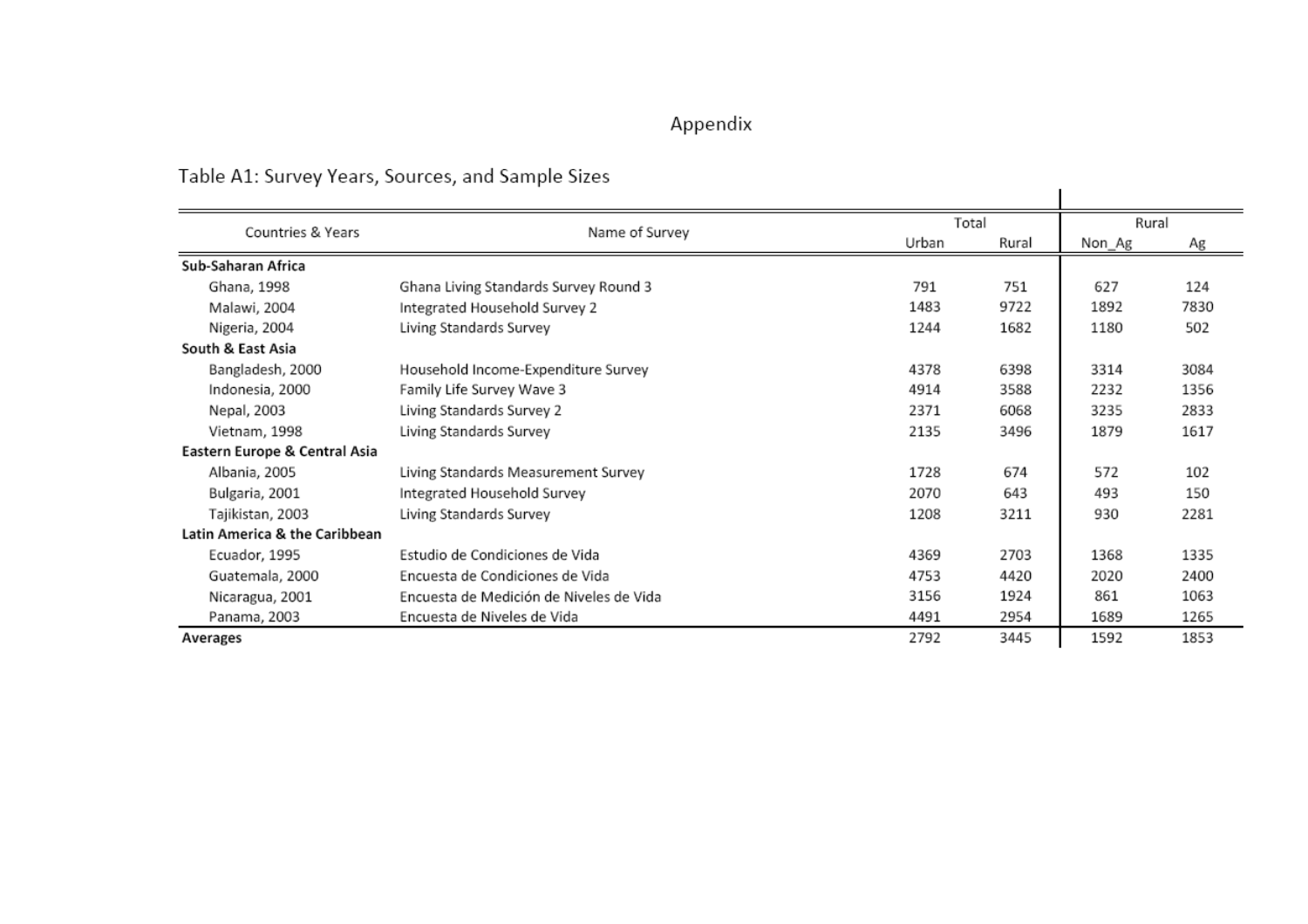

## Table A2: Comparison of Daily and Hourly Log Wage Gaps

|                                | Urban - Rural      |            | NonAgric - Agric   |            | Rural Male - Female |            | Urban Male - Female |            |
|--------------------------------|--------------------|------------|--------------------|------------|---------------------|------------|---------------------|------------|
|                                | <b>Hourly Wage</b> | Daily Wage | <b>Hourly Wage</b> | Daily Wage | Hourly Wage         | Daily Wage | <b>Hourly Wage</b>  | Daily Wage |
| South & East Asia              |                    |            |                    |            |                     |            |                     |            |
| Bangladesh00                   | 0.23               | 0.29       | 0.37               | 0.43       | 0.04                | 0.04       | 0.20                | 0.21       |
| Nepal03                        | 0.30               | 0.28       | 0.60               | 0.54       | 0.04                | 0.04       | 0.06                | 0.09       |
| Vietnam98                      | 0.35               | 0.30       | 0.01               | $-0.11$    | 0.17                | 0.20       | 0.17                | 0.23       |
| Eastern Europe & Central Asia  |                    |            |                    |            |                     |            |                     |            |
| Albania05                      | $-0.04$            | $-0.05$    | $-0.57$            | $-0.63$    | 0.32                | 0.40       | 0.22                | 0.29       |
| Tajikistan03                   | 0.94               | 0.96       | 1.05               | 1.00       | 0.56                | 0.61       | 0.31                | 0.48       |
| Latin America & the Caribbean* |                    |            |                    |            |                     |            |                     |            |
| Ecuador95                      | 0.42               | 0.46       | 0.25               | 0.31       | 0.41                | 0.44       | 0.27                | 0.37       |
| Guatemala00                    | 0.54               | 0.53       | 0.37               | 0.40       | 0.14                | 0.29       | 0.06                | 0.24       |
| Nicaragua01                    | 0.35               | 0.45       | 0.33               | 0.47       | 0.01                | 0.00       | 0.02                | 0.10       |
| Panama03                       | 0.51               | 0.54       | 0.48               | 0.52       | $-0.15$             | $-0.15$    | 0.10                | 0.11       |
| Average                        | 0.40               | 0.42       | 0.32               | 0.33       | 0.17                | 0.21       | 0.16                | 0.24       |

Note: \*Differentials in these countries refer only to main and secondary jobs (job 1 and job 2) because hours data were lacking for jobs 3 and 4.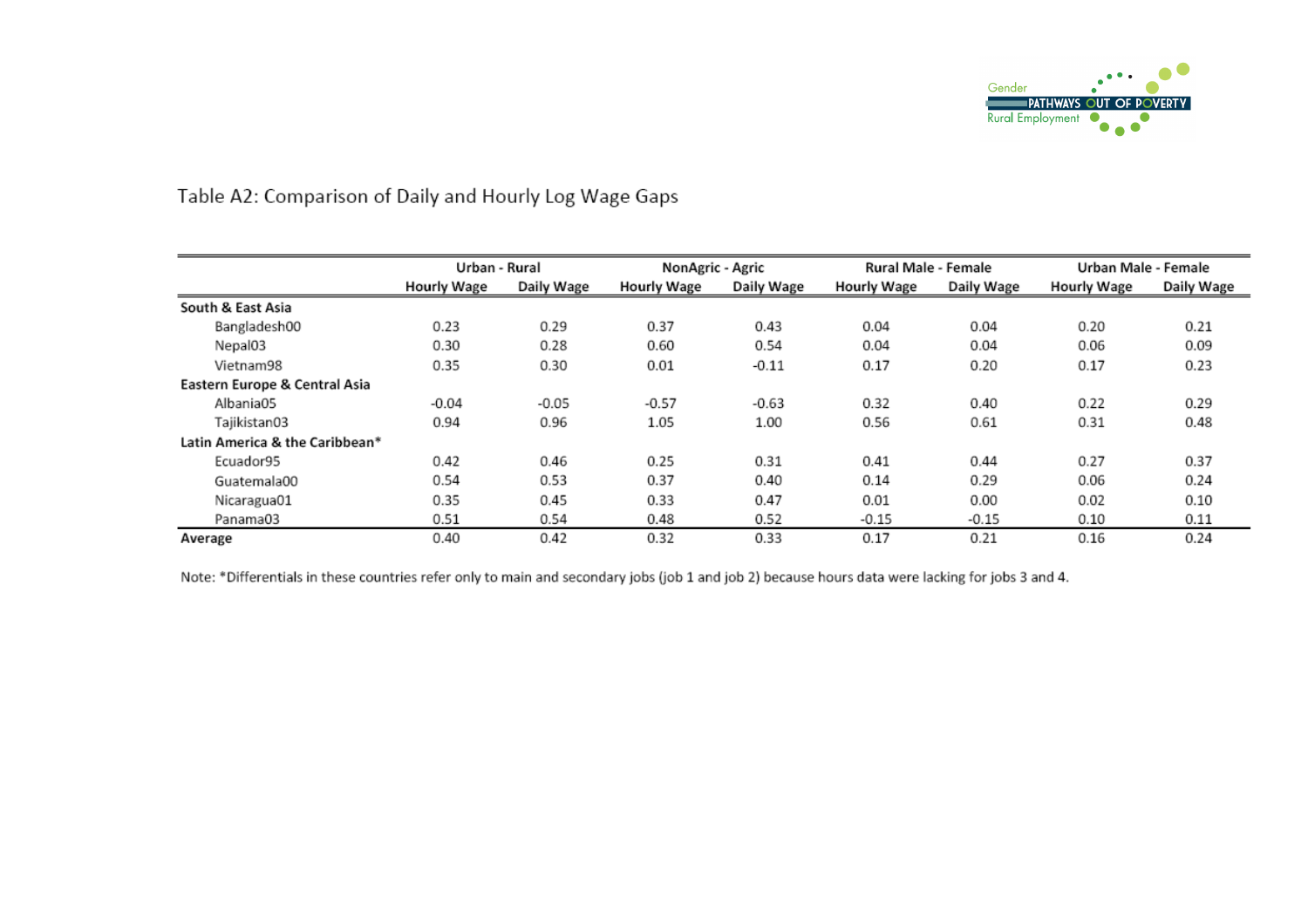|                                |                 |         | Urban - Rural    |                               |                 |         | NonAgric - Agric (Rural) |                               |
|--------------------------------|-----------------|---------|------------------|-------------------------------|-----------------|---------|--------------------------|-------------------------------|
|                                | Log Wage<br>Gap | Assets  | Prices           | <b>Share Due</b><br>to Prices | Log Wage<br>Gap | Assets  | Prices                   | <b>Share Due</b><br>to Prices |
| South & East Asia              |                 |         |                  |                               |                 |         |                          |                               |
| Bangladesh00                   | 0.23            | 0.13    | 0.10             | 0.44                          | 0.37            | 0.22    | 0.16                     | 0.42                          |
| Nepal03                        | 0.30            | 0.29    | 0.01             | 0.03                          | 0.60            | 0.18    | 0.42                     | 0.70                          |
| Vietnam98                      | 0.35            | 0.14    | 0.20             | 0.59                          | 0.01            | 0.00    | 0.00                     | 0.33                          |
| Eastern Europe & Central Asia  |                 |         |                  |                               |                 |         |                          |                               |
| Albania05                      | $-0.04$         | $-0.06$ | 0.02             | $-0.48$                       | $-0.57$         | $-0.09$ | $-0.49$                  | 0.84                          |
| Tajikistan03                   | 0.94            | 0.50    | 0.45             | 0.47                          | 1.05            | 0.43    | 0.61                     | 0.59                          |
| Latin America & the Caribbean* |                 |         |                  |                               |                 |         |                          |                               |
| Ecuador95                      | 0.42            | 0.21    | 0.21             | 0.49                          | 0.25            | $-0.20$ | 0.45                     | 1.80                          |
| Guatemala00                    | 0.54            | 0.47    | 0.07             | 0.13                          | 0.37            | 0.39    | $-0.02$                  | $-0.04$                       |
| Nicaragua01                    | 0.35            | 0.30    | 0.05             | 0.14                          | 0.33            | 0.20    | 0.13                     | 0.40                          |
| Panama03                       | 0.51            | 0.28    | 0.23             | 0.45                          | 0.48            | 0.37    | 0.11                     | 0.24                          |
| Average                        | 0.40            | 0.25    | 0.15             | 0.25                          | 0.32            | 0.17    | 0.15                     | 0.59                          |
|                                |                 |         | Weighted average | 0.37                          |                 | 0.48    |                          |                               |

Table A3: Summary of Oaxaca Results for Urban/Rural and Rural Non-Agricultural/Agricultural Wage Gaps: Hourly Wages

Note: \*Differentials in these countries refer only to main and secondary jobs (job 1 and job 2) as hours data were lacking for jobs 3 and 4.